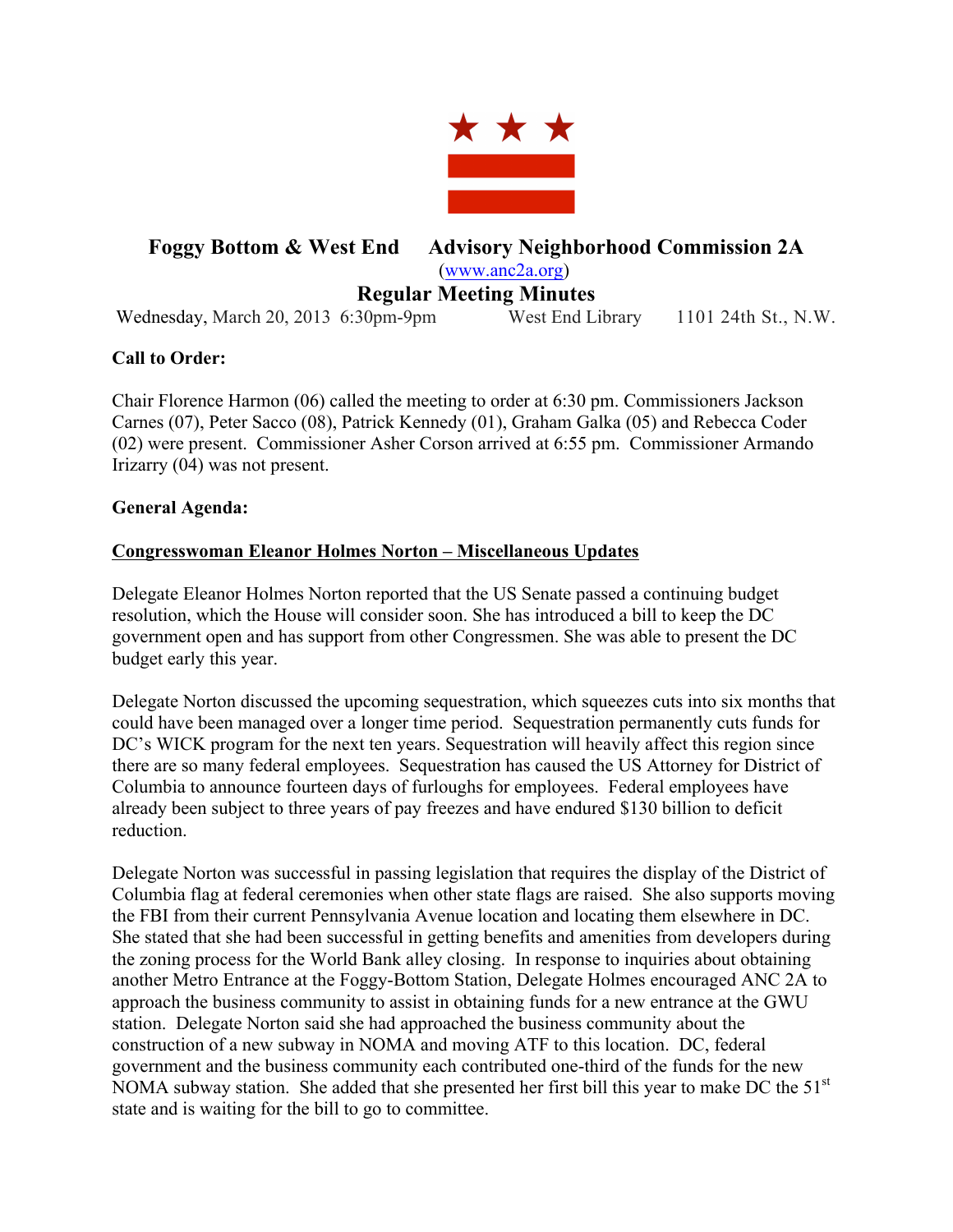Commissioner Coder and Chair Harmon added that ANC 2A is trying to get funds for the artist to make a new statue of Duke Ellington, which will be placed at the newly named Ellington Park. This artist is the same artist that created the Frederick Douglas statue that now is located in the Capitol.

Community member Steve Timlin asked for her assistance in obtaining replacement certificate for his military records and discharge documents.

# **Councilman Jack Evans - Budget and Miscellaneous Updates**

Councilman Evans summarized current issues:

Budget: Mayor Gray has put together a budget, which he will submit his budget to the Council on March 28<sup>th</sup>; then the Council has two months for hearings and must vote on the budget by the end of May. The the budget is submitted to Congress, which must approve the budget before the end of October. Councilman Evans stated the budget autonomy (which is on the ballot for the April Special Election) will allow for local dollars to be spent by Council without having to to wait for Congressional approval of DC's budget.

Finances: DC is doing well financially; annually, the Mayor, Councilman Evans, and the Chief Financial Officer to to Wall Street to meet with bond rating agencies, which has been increasing DC bond ratings due to DC's strong financial health.

Sequestration: Sequestration will have an impact on DC, even though the DC Council projected and included coverage for the anticipated loss of \$50-\$60 million of federal funds due to the Sequestration.

DC Services: They continue to improve.

DC Schools: the DC school system spends more money per pupil than any other jurisdiction, yet is ranked worse than most other school systems. About 45% of DC children attend charter schools.

Public Safety: is improving but some parts of DC continue to be unsafe; the most common theft in Ward 2 involves iPhones.

Affordable Housing: The property tax cap has been lowered to 5%. Affordable housing trust fund has \$100 million for more affordable housing to be built.

Jobs: job growth is occuring in some parts of the city but not in other parts of the city.

Development: Development continues to thrive in some parts of DC; there are some 56 cranes on construction sites throughout the city. However, in other sections of DC development is absent.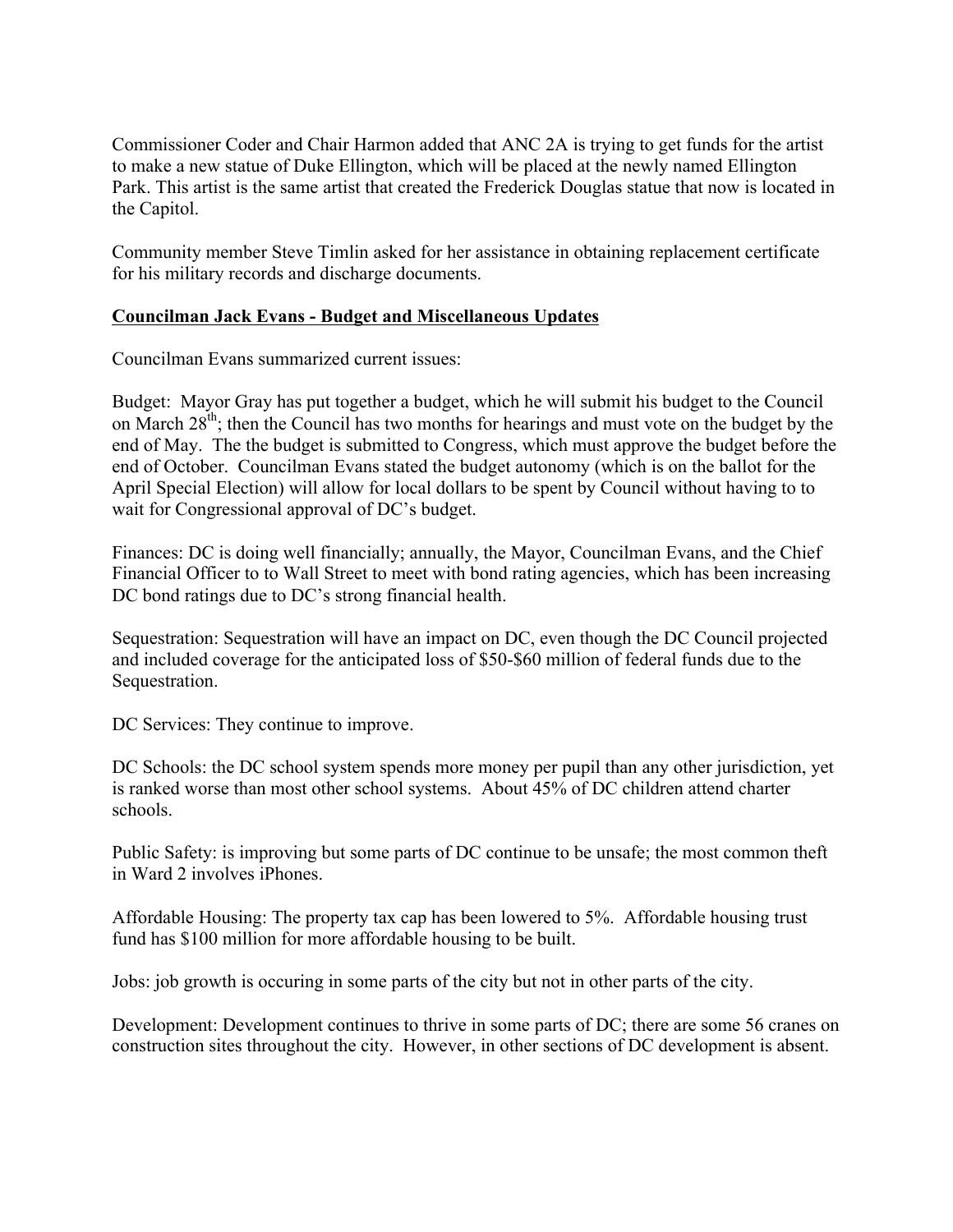Commissioner Corson expressed his appreciation for Councilman Evans assistance in removing the homeless encampments in ANC 2A. He asked whether there were any legal fixes to speed up the removal of encampments. Councilman Evans responded that legislation could be drafted.

Commissioner Harmon thanked Councilman Evans for his help curtailing the overnight work, which was disturbing residents, on the DC Water repairs to the water main repairs at 22<sup>nd</sup> Street and M Streets NW.

Community members thanked Councilman Evans for his support and assistance on issues pertaining to Francis Field and the dog park. However, they need additional assistance to restore greenery to Francis Field and to establish the dog park. Community members thanked Councilman Evans for his support and assistance in the IMF alley closing but indicated that they need his assistance with new alley closings, which will come before the Committee of the Whole. Councilman Evans announced that he intends to run for mayor.

Regarding the agenda, Chair Harmon announced that it was not necessary for the ANC to act upon the FreshFarm Market public space item because they are proposing a location on the Eye Street Mall, specifically on the 23<sup>rd</sup> Street entrance by the statue of George Washington, which is private space. She rquested that an item regarding  $23<sup>rd</sup>$  street lay-bys requested for the Square 34 Eastbanc development be added to the agenda. The Francis-Stevens item will be moved to the end of the meeting.

Chair Harmon made a motion to vote on amended agenda. Commissioner Corson seconded. (**Votes: 7-0)**

# **General Agenda:**

### Safety Report

Lt. Craig gave the safety report. He stated the "smart machine" – a trailer providing speed information - will be located at the corner of  $24<sup>th</sup>$  Street and Virginia Avenue, starting on March  $26<sup>th</sup>$  for 7-10 days. The faded parking signs around Juarez Circle will be replaced. Crime statistics to date are favorable for this area and show a decrease. Crimes still under investigation include: a March 1st robbery, a burglary at 2223 H Street NW, an altercation at Shadow Room nightclub at 2131 K St. where a patron had his teeth knocked out, and a robbery of cash and laptop from a 2600 Virginia Avenue NW office.

Community members raised the issue of encampments located at  $26<sup>th</sup>$  and K Street, NW, those located on the underpass and on NPS lands, and by the West End Library. Commissioner Corson asked whether resolutions can be expedited.

### Public Comments

Chair Harmon made the following announcements:

The April 17, 2013 ANC 2A meeting will be held at a new location - Funger Hall (GWU) on G and 22nd Streets NW, starting at 7:00 pm. An anniversary celebration for Juarez Circle (near Kennedy Center) will be held on March 21st from  $3 - 9:30$  pm. DDOT is hosting a series of public workshops on MoveDC, a multimodal transportation plan. The upcoming workshops are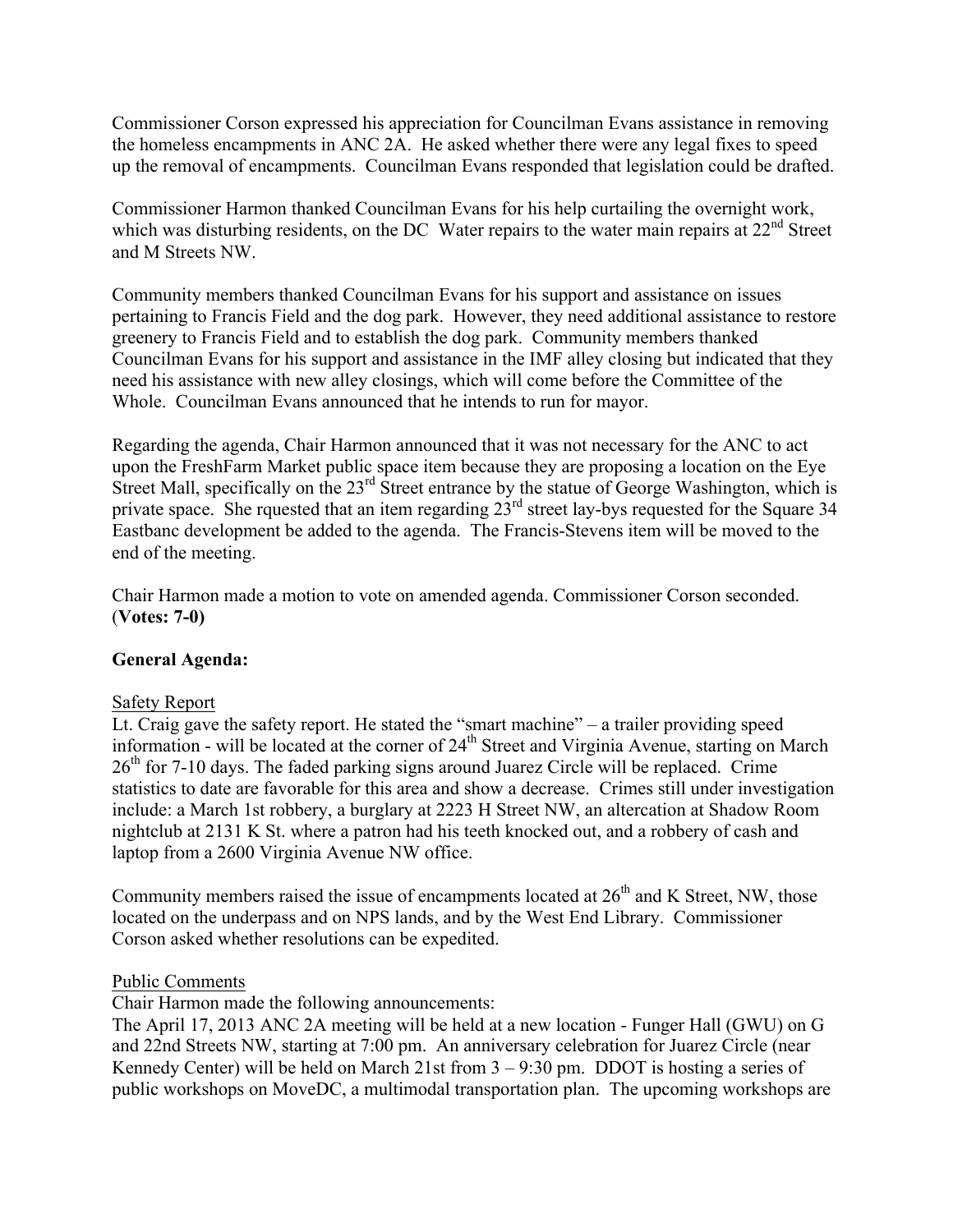on March 21st, March 26st, March 28th and April 9th. Residents should report graffiti tagged walls to the DC Murals Prevention project. The Zoning Commission has approved the amended GW campus plan order (GWU/ANC joint filing) regarding the advisory committee. An advisory committee meeting was held on March 18<sup>th</sup>, which Chair Harmon, Commissioners Sacco and Carnes attended. The District's contact person for parking enforcement issues is Georgina Watts at 202-541-6055 (DC Office of Public Works, Parking Enforcement). Dr. Bear's Mini University-Children's National Medical Center Open House will be on April 23, 2013. The DC Office of Tax and Revenue has sent out 2013 first-half real property tax bills and has notified the ANC that taxes on vacant buildings may have been miscalculated. Information regarding vacant building taxes can be obtained by calling the DC Office of Tax and Revenue at 202-442-4332.

Commissioner Kennedy thanked former GWU Resident Hall Association President Jacob Thayer for his services.

### Updates

Chair Harmon stated that the parties are still in negotiation regarding the Watergate development project.

# New Hampshire Avenue DDOT project

Mike Tucker, a DDOT consultant, provided an update on the New Hampshire Avenue development project. Since September 2012, the aggregate sidewalk from Washington Circle to L Street NW has been completed. DDOT will plant crepe myrtle trees along New Hampshire Avenue NW as requested by the community. The ramp and the brick sidewalk at the corner of L and 22<sup>nd</sup> Street NW will be completed soon. During the first week in April, the ramps and sidewalks around Washington Circle will be layed. Updates on the Project are posted on the website (www.newhampshireavestreetscape.gov).

Community members identified potholes that need to be repaired: along New Hampshire Avenue and I Street NW (across from 7-11); and on 24<sup>th</sup> Street between New Hampshire and K Street NW.

### Mayor's Office on Volunteerism – ServeDC

The representatives from the Mayor's Office on Volunteerism – ServeDC asked to be placed on the April 17, 2013 meeting.

### **Regulatory Agenda:**

### **Matters before Department of Parks and Recreation**

Friends of Francis Field Application to be Official Partner under DPR Partnership Program Commissioner Coder stated Francis Field, located on  $25<sup>th</sup>$  Street between M and N Streets, is in her single member district, even though it is used by the entire ANC 2A community and is a multi-use space for passive, active and dog recreation.

She stated that ANC 2A and Friends of Francis Field were successful in having a landscape plan prepared by a leading landscape architect in 2008 for Francis Field. In 2010, they have also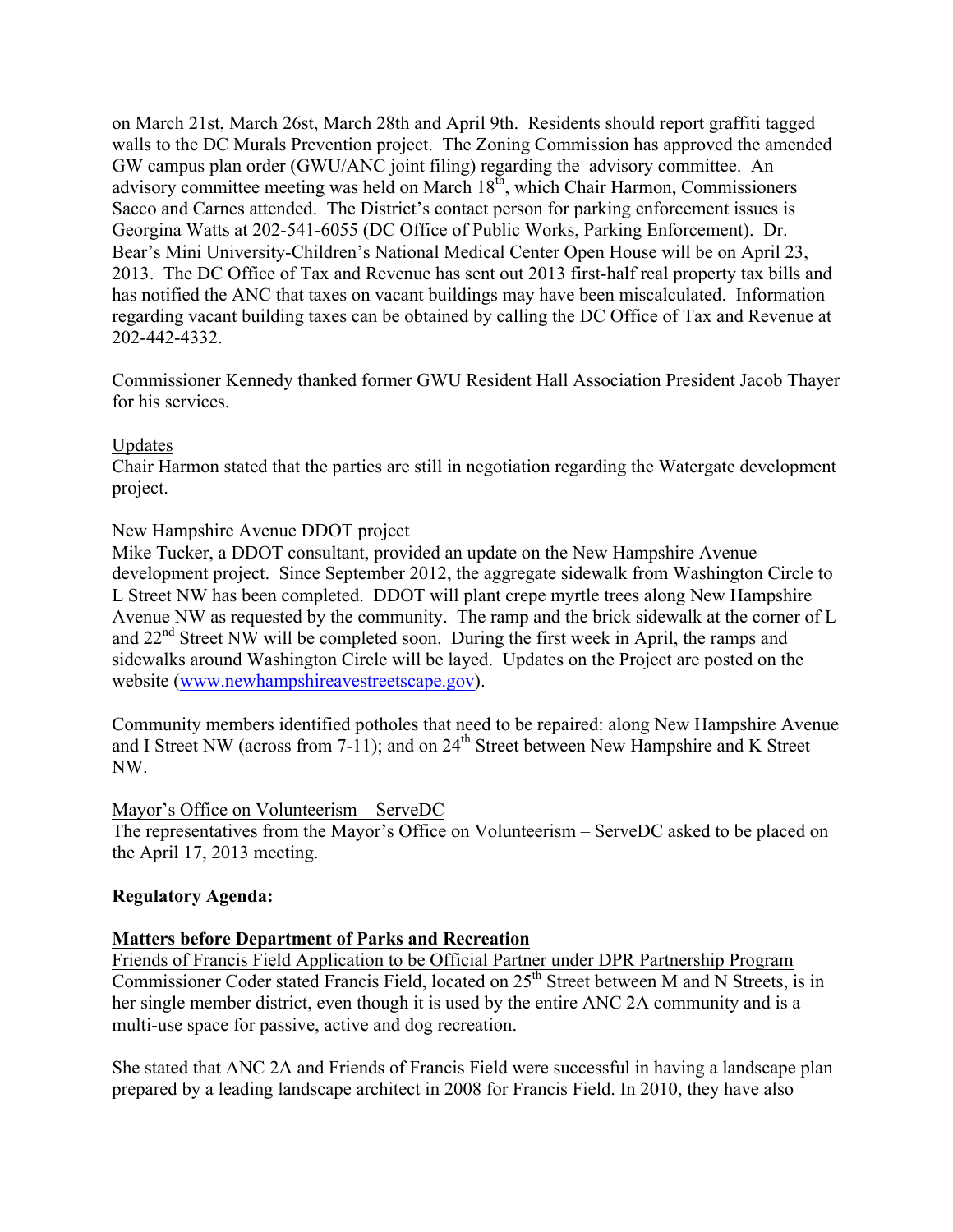successfully collaborated in requiring developer Charles E. Smith/Vornado to provide \$350,000 worth of improvements to the Field and the streetscape as required by the Zoning Commission's order for a nearby PUD development. She added that in 2008, ANC 2A supported Friends of Francis Field's application to participate in the DPR's Partnership/Friends Program.

She noted the Friends of Francis Field's commitment to continue to improve Francis Field and collaborate to neighborhood schools, such as Francis-Stevens and School Without Walls, and local dog owners to resolve common issues.

In response to community questions, Commissioner Coder stated DPR manages and gives permits for the use of City parks and fields to neighborhood groups. Schools, non-profits and children's schools are given priority.

Commissioner Corson expressed his support for Friends of Francis Field, commending their work on the Duke Ellington Project with West End Friends and their work on the dog park application with West End Dog committee.

Commissioner Coder read a draft resolution in support of the non-profit organization Friends of Francis Field to be a partner with DC Friend/Partnership Program. She read the draft resolution. After a discussion, Commissioner Coder made a motion to accept the resolution with changes. Commissioner Carnes seconded the motion, which was voted upon and passed. **(VOTES: 7-0). (Attachment #1)**

### **Matters before the DC Water**

### DC Water restoration funds for dog park

Commissioner Coder stated ANC 2A supported the dog park since 2008, which was approved by DPR in 2010. However, since 2010, the Cross-Town Tunnel Restoration Project has been underway in the area dedicated to the future West End dog park. The cross town tunnel project will be completed in June/July 2013. DC Water and DPR will need to coordinate to restore the area to its former state, which includes the restoration of the natural grass and the replanting of trees that were planted as part of the Francis Field amenity project. DPR would pay for resurfacing the field. Commissioner Coder stated at the completion of this work in 2013, DC Water is required to restore the area to its former state which includes mainly the restoration of the natural grass and the replanting of any trees that were put in place as part of the Francis Field amenity project. It would be more efficient if the funds were put towards the construction of the dog park so that DC taxpayer funds are not tapped twice (e.g., to restore Francis Field and then to build the dog park). She wants to urge DPR and DC Water to coordinate and ensure that they provide replacement funds to build dog park site to the original improved state that was paid for by the Francis Field PUD amenity monies.

Commissioner Coder made a motion requesting that DC Water and DPR coordinate to ensure that DC Water restoration funds are used for the construction of the West End dog park. Commissioner Carnes seconded the motion, which was voted upon and passed. **(VOTES: 7-0) (Attachment 2)**

DC Water Main Repairs at 22<sup>nd</sup> Street and M Street NW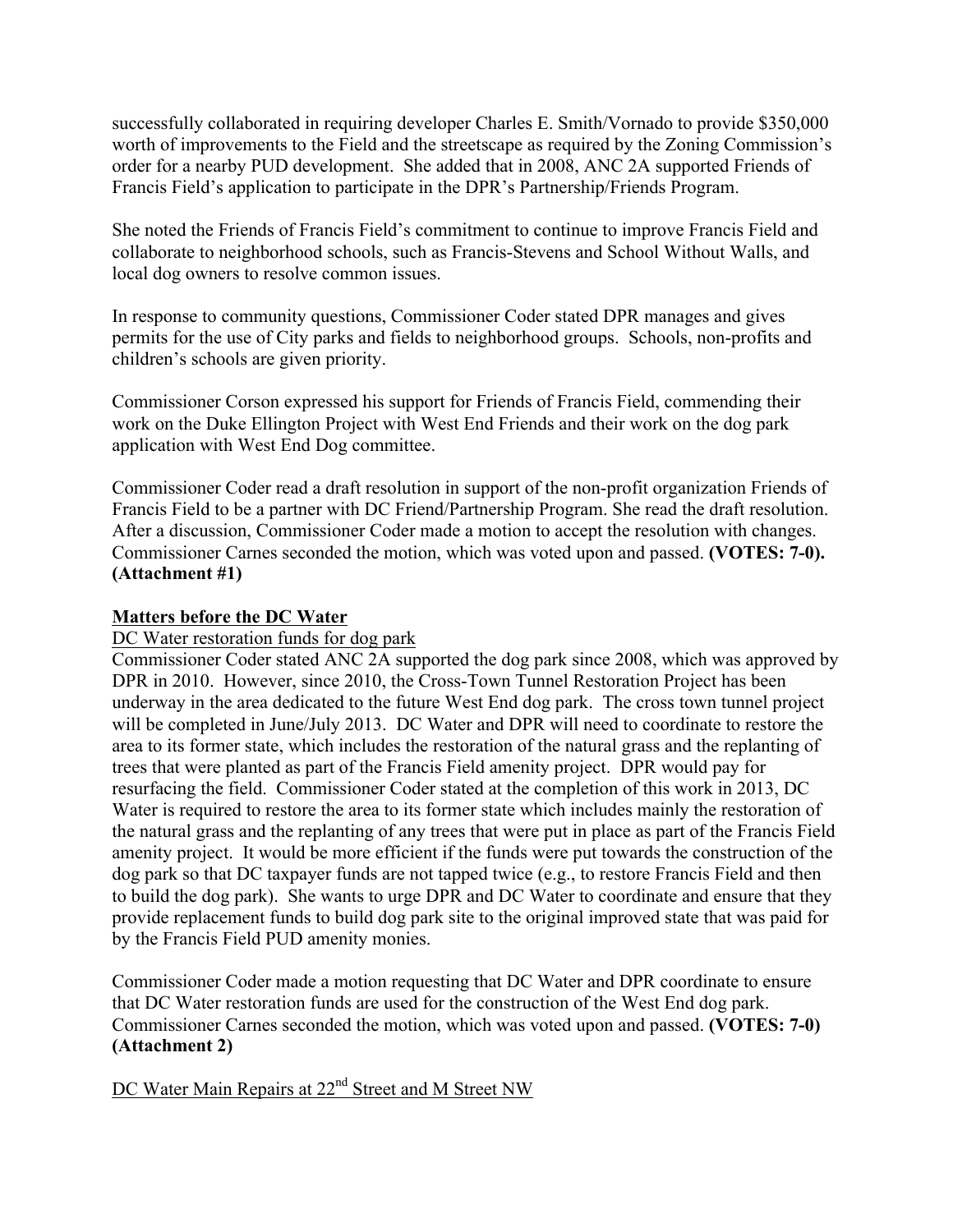Chair Harmon stated DC Water has assured Councilman Evans office and her that the unexpected, overnight repairs on the water main at  $22<sup>nd</sup>$  Street will not occur in the future absent a legitimate emergency and in any event, Councilman Evans and ANC 2A will be notified of nighttime work in that location.

# **Matters before ABC/ABRA**

# Shadow Room – extended hours

Steven Acott, owner of Shadow Room, requested that the ANC 2A approve extended hours of operation (beyond their normal business hours) for Memorial Day weekend – from the evening of Friday, May 24th through the evening of Sunday, May  $26<sup>th</sup>$  until 4:00 am on Monday, May 27, 2013. The Shadow Room currently is open until 3:00 am on Friday and Saturday evenings and closes at 2:00 am on Sunday. They are agreeable to having a police detail during this time.

Shadow Room offered to provide a police detail on an additional five nights in 2013, when they have special events and expect large crowds.

Chair Harmon made a motion to support Shadow Room's request for extension of hours for the evenings between May 24-May 26, 2013, on the condition that Shadow Room provide police detail during this time period and for an additional five other nights during 2013. Commissioner Sacco seconded the motion, which was voted upon and passed. **(VOTES 7-0) (Attachment #3)**

# Krung-Thep Washington, LLC - 2101 L Street, NW (ABRA 091608)

Krung-Thep, a Class C restaurant located at 2101 L Street NW, is a new full service Thai Restaurant and Bar. It has filed for a Class C Restaurant license with ABRA that includes an application for a summer garden, with a seating capacity of 52 seats and operational hours from 11:00 am – 12:00 am. It will be located across the street from the Winston House.

Commissioner stated they had not heard any complaints regarding Krung-Thep. Commissioners favored a non-objection letter on condition that amplified music is not played outside in the summer garden.

Commissioner Coder made motion for a non-objection letter regarding a summer garden for Krung-Thep on the condition that amplified music is not played in the summer garden. Commissioner Kennedy seconded the motion, which was voted upon and passed. **(VOTES: 7- 0.) (Attachment #4)**

# **Matters before BZA and Zoning Commission**

BZA 18319 for Extension of 24/7 operation for four years for 7-11 (912 New Hampshire Avenue NW)

Representatives from 7-11 (912 New Hampshire Avenue NW) presented information regarding their written modification request to the existing BZA order to extend their 24/7 operations for the remaining 4 years of the underlying BZA approval. Sam Motamedi, the franchisee/operator of 7-11, thanked the community for their support.

The representatives stated that 7-11 has been in operation at 912 New Hampshire Avenue NW since 1982. It has been received five BZA exceptions during that period. In March 2012, they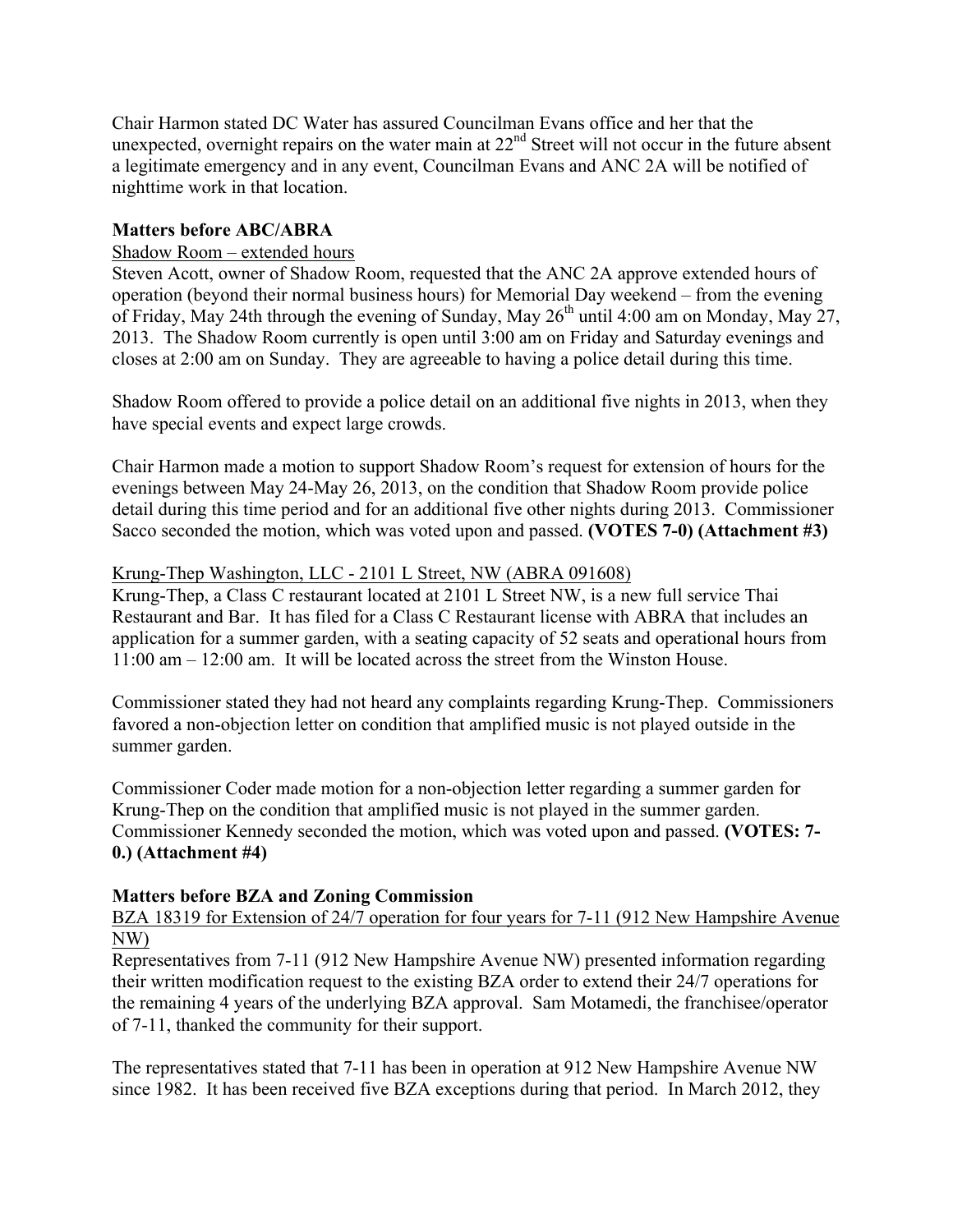received a BZA exception for a 5-year time period (through March 2017) that included a 1-year trial period for a daily 24 hour operation. This trial period expires this month and will come before a BZA hearing on April 9, 2013. They sought ANC 2A support to continue 24-hour operations until March 2017.

Commissioner Corson stated he had not heard of any problems from the community relating to their change of hours (24/7) during the one-year trial period. Commissioner Sacco stated the GWU students appreciate 24 hour access to the 7-11.

Community member Steve Timlin who lives a few doors down from the 7-11, stated that the owner of the 7-11 has been a reputable business owner, and he has not heard of any community complaints to their 24 hour operations. He does not have any objections.

Other community members echoed this sentiment, expressing no concerns, and stating how smoothly 7-11 operates. In addition, they noted that police officers stop in throughout the day, which has a positive effect on the community.

Commissioner Corson made a motion to support the BZA application to extend the 24/7 operation of 7-11 located at 912 New Hampshire Avenue, for the next 4 years, subject to all the current conditions. Commissioner Coder seconded the motion, which was voted upon and passed. **(VOTES 7-0). (Attachment #5)**

Extension of PUD ZC Case No 06-29, Renaissance Hotel (1143 New Hampshire) Representatives from the Renaissance Hotel presented information regarding their request for a third extension to their PUD modification application to add two floors to the Hotel. They stated that the financial meltdown of 2008 delayed their project in obtaining required funds from lenders and finishing their marketing study. They have a Zoning Commission hearing on April 8, 2013. They will file for building permits within the next 6-12 months and agreed to commit a percentage of the required amenity funds as a condition of this PUD extension.

Community members commented on the fact that the Hotel was called "Renaissance Dupont Circle Hotel" when it was not located in Dupont Circle, but was located in West End.

Commissioner Coder made motion to support the third extension of the PUD modification application for Renaissance Hotel (Zoning Commission Case No. 06-29). Commissioner Carnes seconded the motion, which was voted upon and passed**. (VOTES 7-0) (Attachment #6).**

# **Matters before DDOT Public Space Committee**

FreshFarm Farmer's Market new location

Chair Harmon announced that FreshFarm Farmer's Market will be moved to privately owned space of GW at the entrance of I Street Mall by the GW statue.

EastBanc's Application regarding West End Library Lay-by and Streetscape Plan

The lay-bys were a critical factor in ANC 2A's approval and support of this project's PUD process, as reflected in the MOU between ANC 2A and the developer. The community strongly requested a lay-by so that the loading of passengers and delivers not occur on the travel lanes on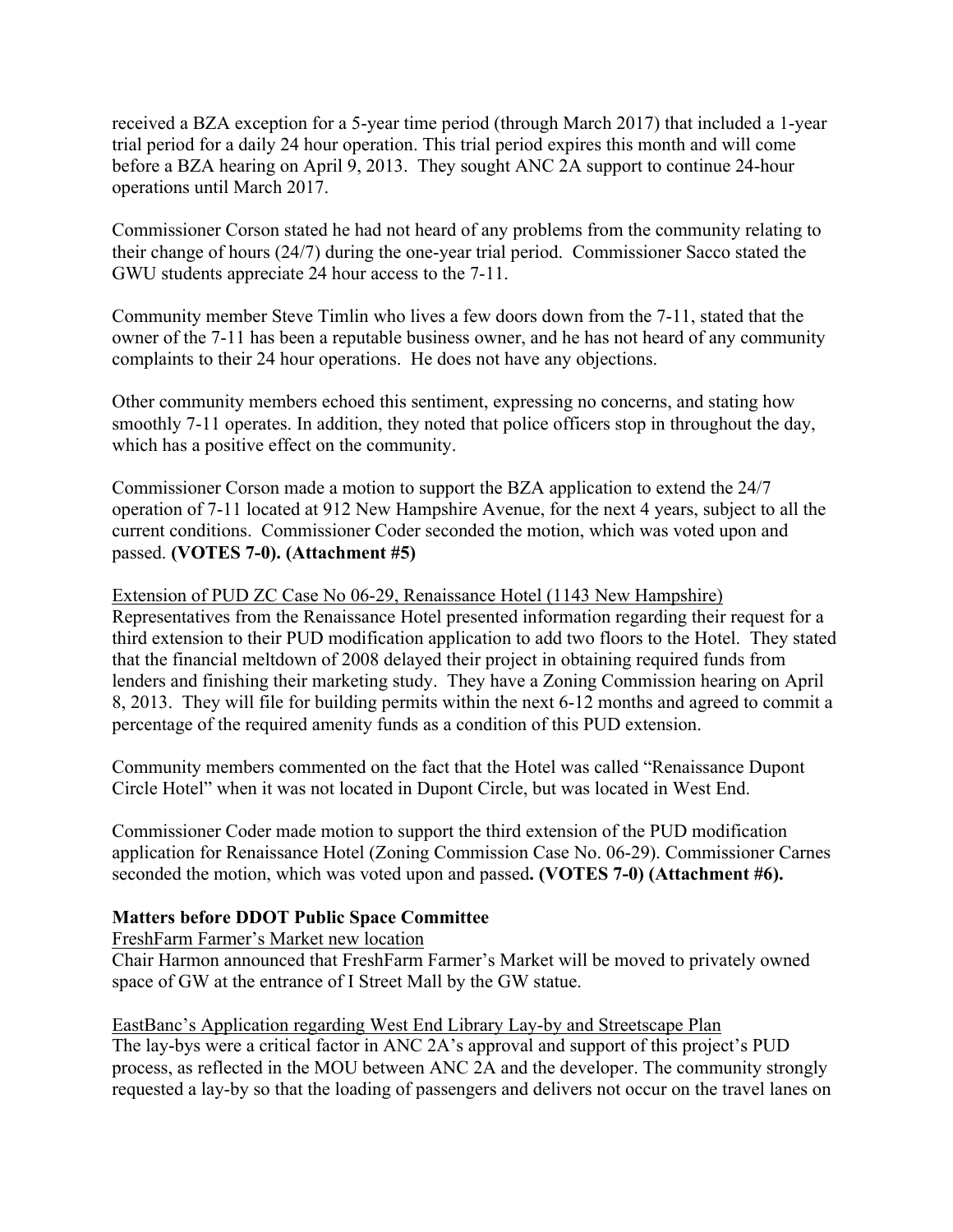23<sup>rd</sup> Street, a major commuter route and primary route for DC Fire trucks. In addition, the unique streetscape proposed by the EastBanc and TEN Arquitectos development team was also another important factor for ANC 2A's approval of this project in 2012.

Commissioner Coder made motion in support of recommending that the DDOT Public Space Committee approve the lay-by and the streetscape plan proposed for the West End Library redevelopment project located on 23rd Street, between L and M Streets NW. Commissioner Corson seconded the motion, which was voted upon and passed. **(VOTES 7-0). (Attachment #7)**

Resolution on Francis Stevens Education Center and School Without Walls merger Commissioner Kennedy presented a resolution regarding the Francis-Stevens and School Without Walls merger. He added that this was similar to the resolution passed by the Dupont Circle ANC.

Commissioner Coder (?) made a motion to strike the paragraph referring to Principal Richard Trogisch. Commissioner Jackson seconded the motion, which was voted upon and passed. (VOTES: 4-3).

Commissioner Coder made motion to add a statement to encourage parents of Francis-Stevens and School Without Walls to collaborate on the merger. Commissioner Graham seconded the motion, which was voted upon and passed. (VOTES: 4-3).

Commissioner Kennedy made a motion to adopt the resolution supporting a planned merger of the two schools, Francis-Stevens Education Campus and School Without Walls High School, and encouraging their respective communities to collaborate on the transition. Commissioner Galka seconded the motion, which was voted upon and passed. **(VOTES: 7-0) (Attachment 8)**

### **Miscellaneous Items:**

# Nike Women's Marathon Half – April 28, 2013

Representative from Nike Women's Marathon requested a letter of support for the Nike Women's Marathon, which will be held on April 28, 2013 from 7:00 am to 10:00 am. The course will not enter ANC 2A, but will run south of the Kennedy Center. It will start and finish at Freedom Plaza and will proceed along Pennsylvania Avenue, Southwest Freeway, Memorial Bridge and East Potomac Park Drive. The route has been discussed with Kennedy Center officials.

Commissioner Coder made a motion for a letter of support. Commissioner Carnes seconded the motion, which was voted upon and passed. Commissioner Corson abstained. **(VOTES: 6-0-1). (Attachment #9)**

# 29th Army Ten Miler – October 20, 2012

Representative from the Army Ten Miler requested a letter of support for the  $29<sup>th</sup>$  Army Ten-Miler will be held on Sunday October 20, 2013. The race will begin and end at the Pentagon, starting along the southbound lanes of Route 110, proceeding into DC via Memorial Drive.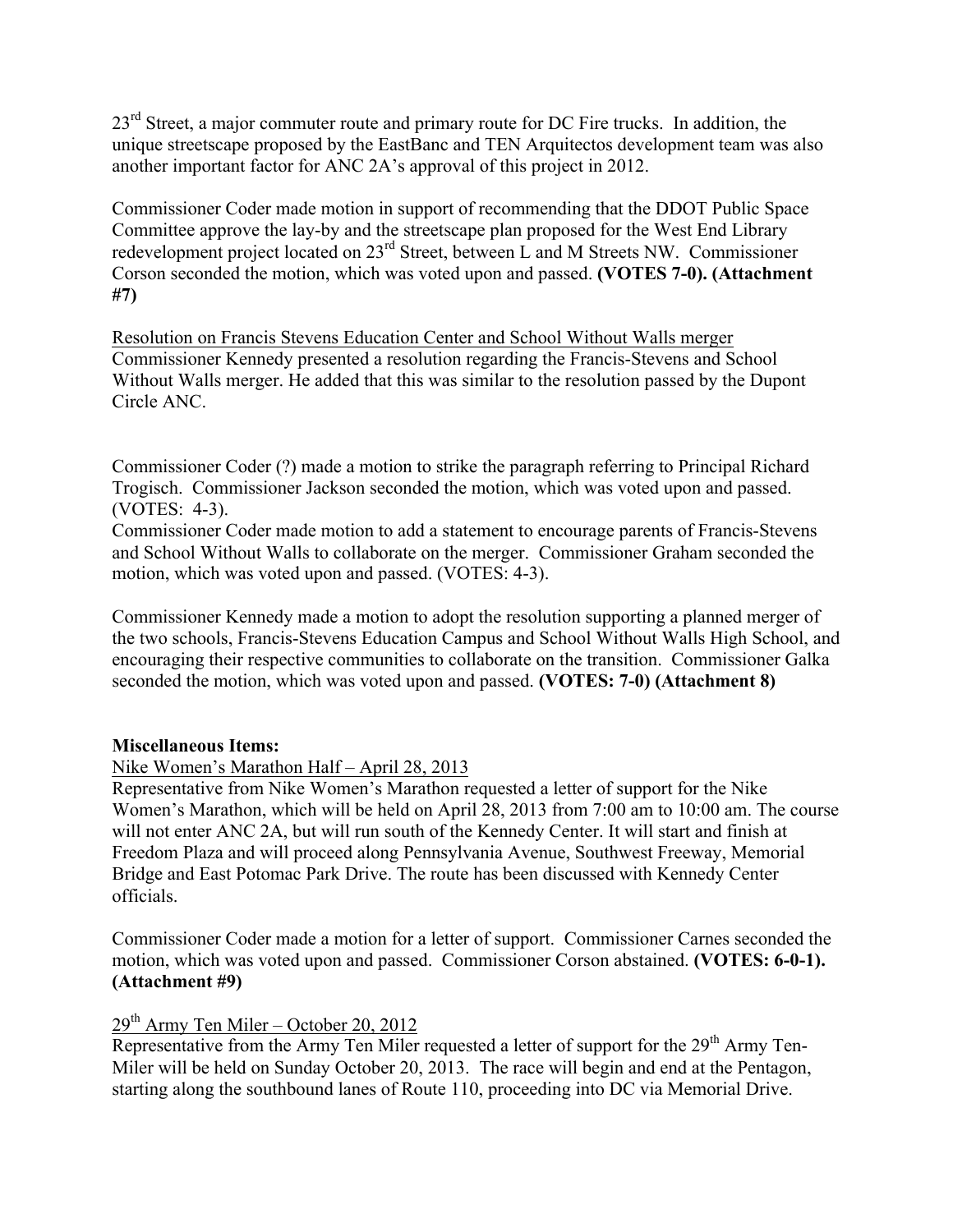Runners will enter ANC 2A (8:15 am-9:15 am) from Memorial Drive at 23<sup>rd</sup> Street. Runners will proceed onto Constitution Avenue, Virginia Avenue, Rock Creek Parkway near the Kennedy Center and Independence Avenue. The turn-around point is  $9<sup>th</sup>$  street on the National Mall. Runners will cross back to Virginia using the  $14<sup>th</sup>$  Street Bridge onto I-395 and Route 1 in Crystal City and back to the Pentagon.

Commissioner Coder made a motion for a letter of support for the  $29<sup>th</sup>$  Army Ten-Miler Race. Commissioner Kennedy seconded the motion, which was voted upon and passed. **(VOTES 7-0). (Attachment #10)**

# $38<sup>th</sup>$  Marine Corps Marathon – Oct 22, 2013

Representatives from the Marine Corps Marathon requested a letter of support from ANC 2A. The Marathon (26.2 miles) will be held on October 22, 2013. The race course will start and finish along Route 110, south of Arlington Memorial Drive in Virginia. The course enters ANC 2A where Rock Creek Parkway encircles Kennedy Center, proceeding onto Ohio Drive, Haines Point, and Independence Avenue. Streets along the race will be closed starting at 4:00 am, until 1:00 pm, on a rolling basis. They have registered some 30,000 runners.

Commissioner Kennedy made motion for a letter of support for the 38<sup>th</sup> Marine Corps Marathon. Commissioner Corson seconded the motion, which was voted upon and passed. **(VOTES: 7-0) (Attachment #11)**

# **Administration:**

Adoption of Revised 2013 Schedule of ANC 2A Meetings

Chair Harmon made a motion in support of changing the location of the next ANC 2A meeting, scheduled for April 17, 2013, to Funger Hall - GWU (2201 G Street, NW) to begin at 7:00 pm. Commissioner Sacco seconded the motion, which was voted upon and passed. **(VOTES: 7-0)** 

Chair Harmon stated that in the interest of time, the remaining items listed in the agenda are postponed and will be presented at the next ANC 2A meeting in April 2013. These items include: Adoption of Minutes; ANC 2A Appointment of GWU Campus Plan Community Advisory Members; GWU Foggy Bottom Streetscape Plan (2007) and Foggy Bottom Campus Plan; New ANC 2A website; GWU Museum – Square 102 (DDOT Public Space curb cut application and other PUD items); GWU- Closure of Square 77 Alley; DC War Memorial – Historic Landmark Application 13-07; Councilman Barry proposed legislation: ANC Empowerment Act, ANC Allotment Efficiency Amendment.

The meeting concluded at 9:05 pm.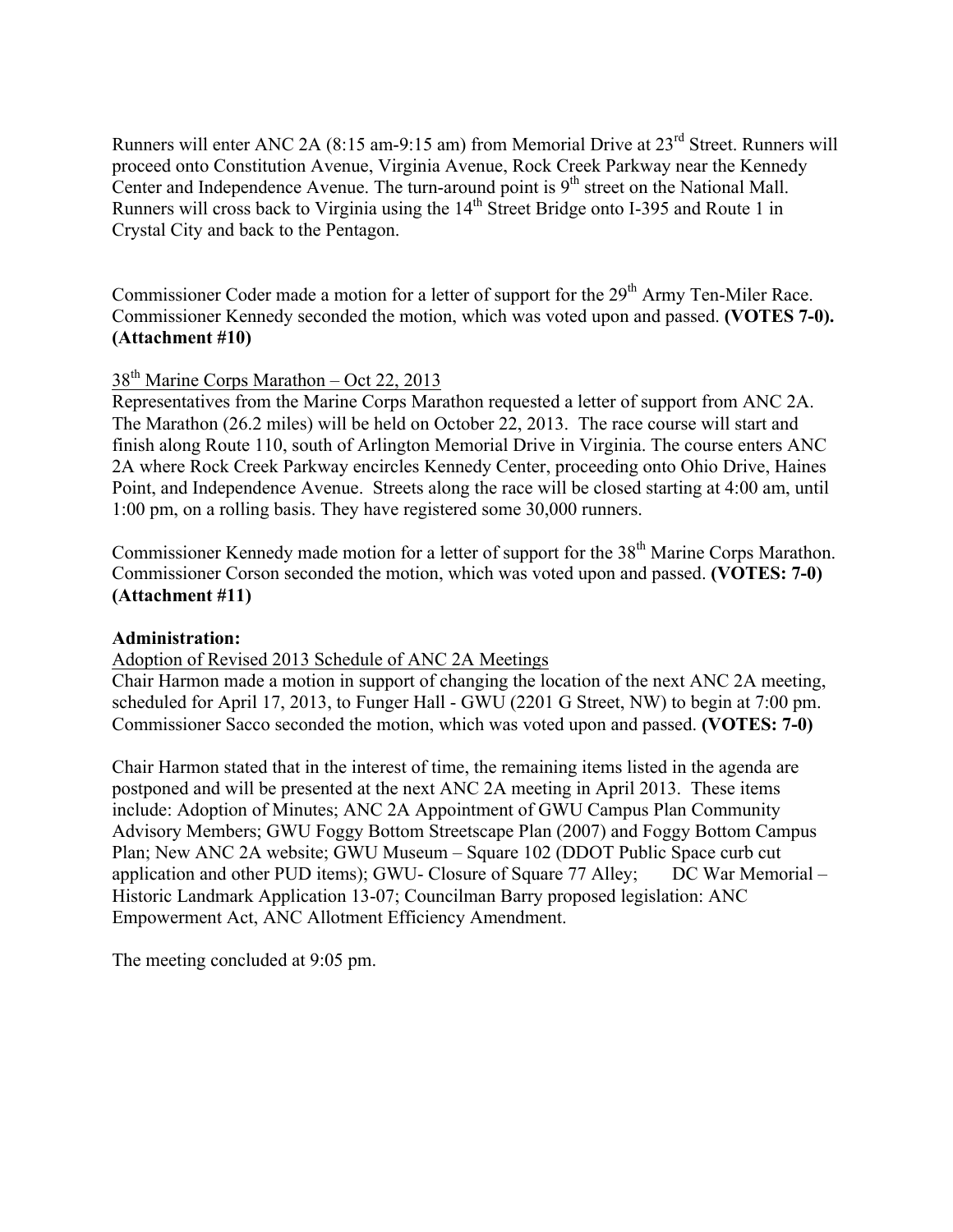### **ATTACHMENTS**

### **Attachment 1 – Friends of Francis Field application to be official partner of Francis Field DPR Partnership Program.**

Government of the District of Columbia Foggy Bottom and West End Advisory Neighborhood Commission 2A

| c/o West End Library | 1101 $24$ <sup>th</sup> St., N.W. | Washington DC 20037 |
|----------------------|-----------------------------------|---------------------|

April 9, 2013

Jesus Aguirre **Director** DC Department of Parks and Recreation 1250 U Street, NW Washington, DC 20009

Dear Director Aguirre:

At its duly noticed, regularly scheduled meeting on March 20, 2013 with 7 of the 8 commissioners present, constituting a quorum, Advisory Neighborhood Commission (ANC) 2A unanimously (7 to 0) passed the following resolution.

Whereas, Francis Field, located on 25<sup>th</sup> Street between M and N Streets, NW is a vital community multi-use space for passive, active and dog recreation;

Whereas, ANC 2A originally support the Friends of Francis Field (FFF) application for DC Department of Parks and Recreation (DPR) for its Friends program in 2008;

Whereas, FFF and ANC 2A were successful in having a landscape plan for Francis Field prepared by a leading landscape architect in 2008, and having Charles E. Smith/Vornado, a developer, pay for and install \$350,000 worth of improvements to the field and streetscape at no cost to the public during calendar year 2010;

Whereas, ANC 2A is pleased to see FFF's commitment to continuing to improve Francis Field and doing this in collaboration with our neighborhood schools, Francis-Stevens and School Without Walls;

NOW THEREFORE BE IT RESOLVED, ANC 2A designates the non-profit organization, Friends of Francis Field, to be the official community representative for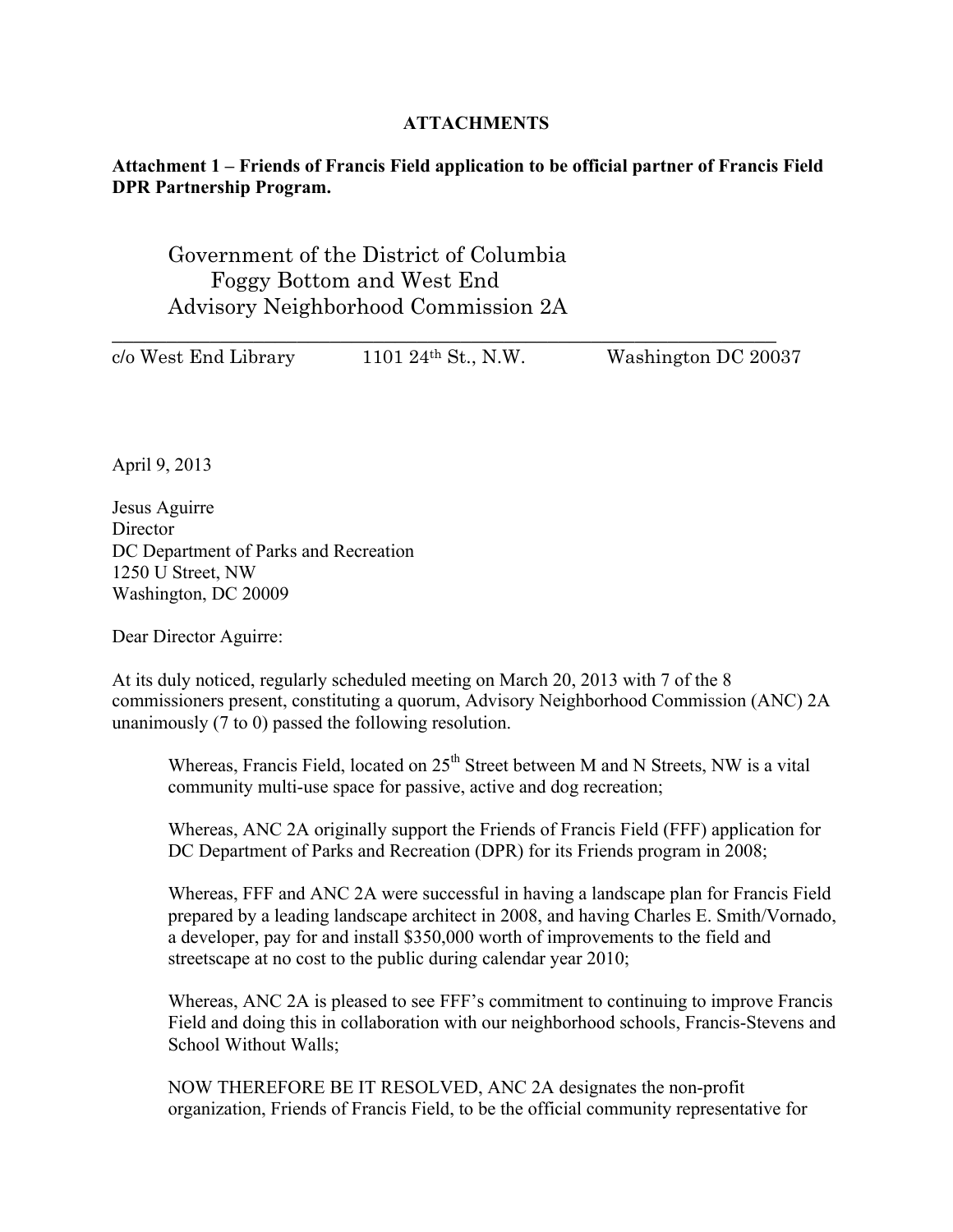DPR's Friends program for the purpose of a partnership with DPR to continue to improve Francis Field.

THEREFORE BE IT FURTHER RESOLVED that the foregoing language notwithstanding, ANC 2A reserves its full authority under applicable law to be the official representative of the Foggy Bottom and West End communities on matters affecting Francis Field, including the DC requirement in regards to 'proper notice' and 'great weight'.

Sincerely,

Florence Harmon Chair

Cc: Commissioner Rebecca Coder, 2A-02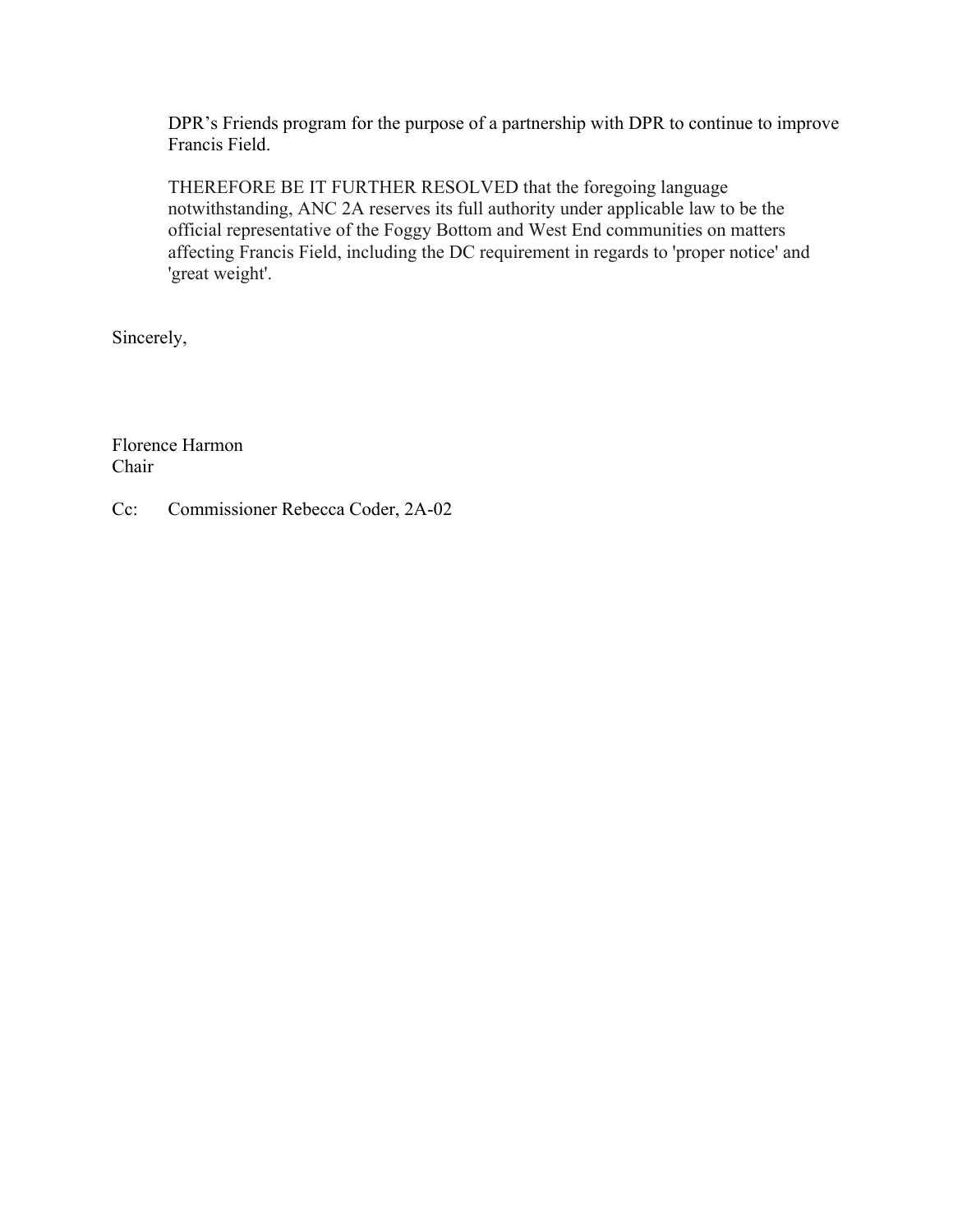### **Attachment 2 –DPR & DC Water Restoration of Funds for the Francis Field Dog Park.**

Government of the District of Columbia Foggy Bottom and West End Advisory Neighborhood Commission 2A

\_\_\_\_\_\_\_\_\_\_\_\_\_\_\_\_\_\_\_\_\_\_\_\_\_\_\_\_\_\_\_\_\_\_\_\_\_\_\_\_\_\_\_\_\_\_\_\_\_\_\_\_\_\_\_\_\_\_\_\_\_ c/o West End Library 1101 24th St., N.W. Washington DC 20037

April 9, 2013

George Hawkins General Manager, DC Water 5000 Overlook Avenue, SW Washington, DC 20032

Jesus Aguirre Director, DC Department of Parks and Recreation 1250 U Street, NW Washington, DC 20009

### **RE: Completion of Cross-town Tunnel and Use of Reconstruction Funds for Francis Field Dog Park**

Dear Mr. Hawkins and Mr. Aguirre:

At a duly noticed, regularly scheduled meeting with 7 of 8 commissioners present, constituting a quorum, Advisory Neighborhood Commission (ANC) 2A voted unanimously (7 to 0) to adopt the following resolution and asked the Chair to send it to the appropriate agency stakeholders.

Whereas, since 2010, DC Water (DCW) has had the Cross-Town Tunnel Restoration Project underway in the space dedicated for a future West End dog park;

Whereas, the dog park was approved by the DC Department of Parks and Recreation in 2010;

Whereas, at the completion of this work in 2013, DC Water is required to restore the area to its former state which includes mainly the restoration of the natural grass and the replanting of any trees which were put in place as part of the Francis Field amenity project;

Whereas, the ANC believes it would be more efficient if the funds were put towards the construction of the dog park so that DC taxpayer funds are not tapped twice;

NOW THEREFORE BE IT RESOLVED, that ANC 2A respectfully requests that DC Water and DC DPR work together to ensure that DCW's restoration funds are put towards the construction of the West End dog park.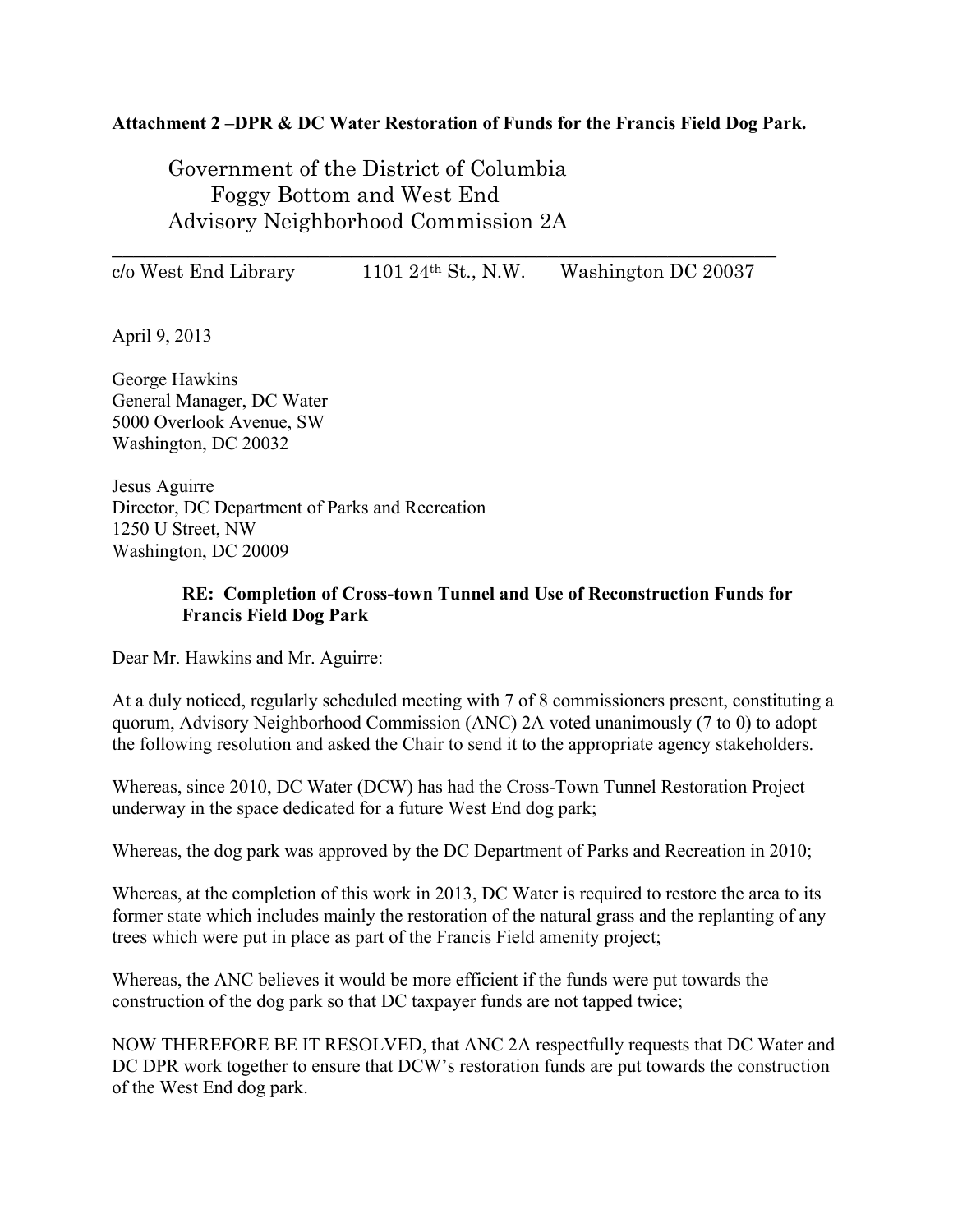# ON BEHALF OF THE COMMISSION,

Respectfully submitted,

Florence Harmon Chair

Cc: Jack Evans, Council member, Ward 2 Rebecca Coder, Commissioner, 2A02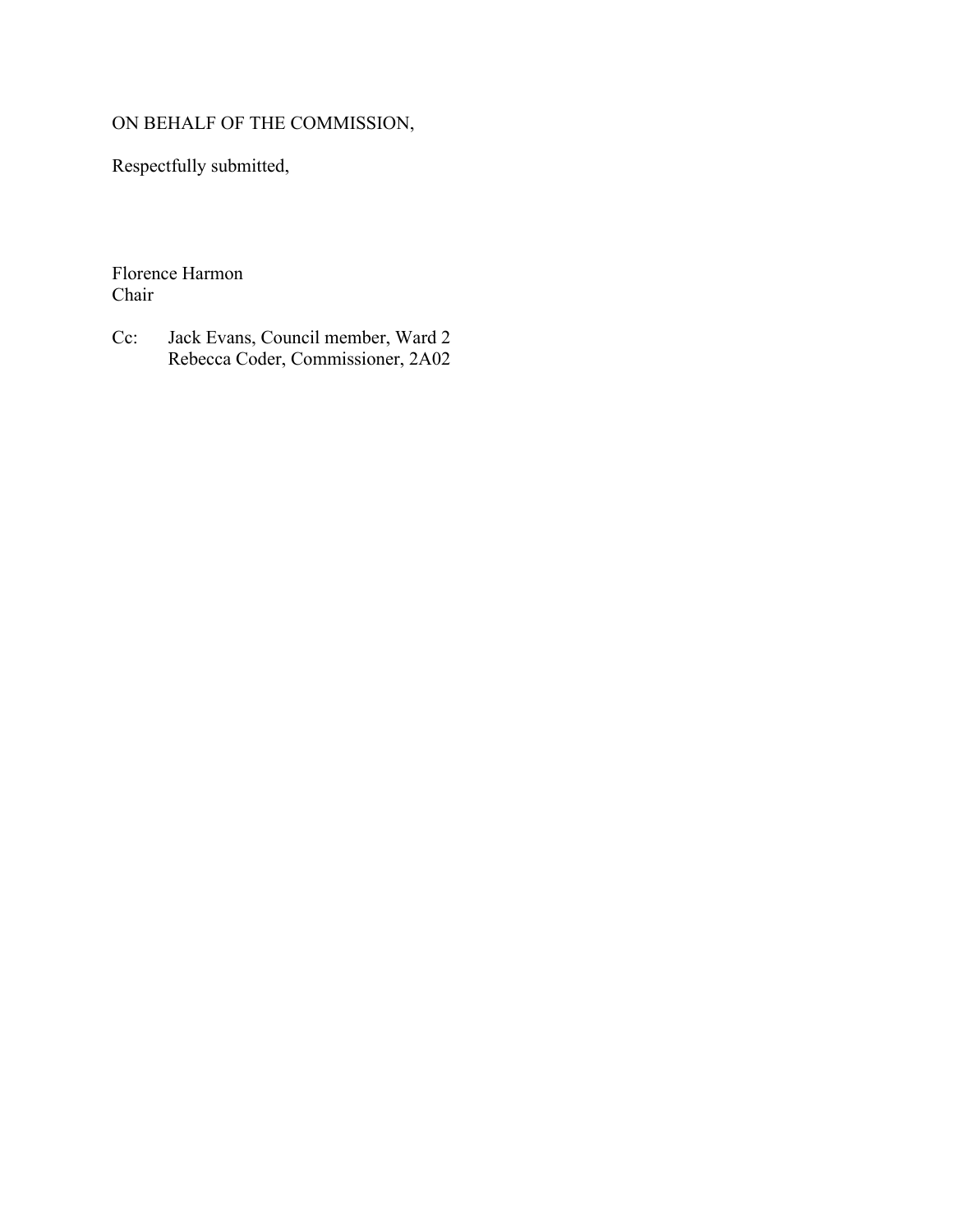### **Attachment 3- Shadow Room's request for extension of hours for May 24-May 26th**

Government of the District of Columbia Foggy Bottom and West End Advisory Neighborhood Commission 2A

# \_\_\_\_\_\_\_\_\_\_\_\_\_\_\_\_\_\_\_\_\_\_\_\_\_\_\_\_\_\_\_\_\_\_\_\_\_\_\_\_\_\_\_\_\_\_\_\_\_\_\_\_\_\_\_\_\_\_\_\_\_ c/o West End Library 1101 24th St., N.W. Washington DC 20037

April 28, 2013

Ms. Ruthanne Miller, Chair Alcoholic Beverage Control Board 2000 14th Street, NW, Suite 400S Washington, D.C. 20009

> Re: Acott Ventures, LLC (t/a Shadow Room) 2131 K Street, NW License No. ABRA-075871

Dear Chairman Miller and Members of the Board:

At its duly noticed, regularly scheduled meeting on March 20, 2013, with seven of the eight commissioners present constituting a quorum, ANC 2A voted unanimously (7-0) to provide **conditional** support for the extension of hours until 4:00 a.m. for Friday, May 24th through the evening of Sunday, May 26th until 4:00 am on Monday, May 27, 2013. for The Shadow Room, located at 2131 K Street, NW.

The ANC's support is predicated on Shadow Room demonstrating that it has hired an **MPD security detail** for those evenings during and after the extended hours closing to ensure that departing patrons do not disturb the adjoining residential neighborhood. The ANC's support is also predicated on Shadow Room demonstrating that it has hired, prior to May 24, 2013, an MPD security detail for five (5) additional nights, during and after closing, during 2013.

The Commission was discouraged to hear that Shadow Room was not taking additional steps to manage any potential security concerns and asks that the ABRA Board ensure that this MPD security detail and the MPD security detail for the five (5) additional nights in 2013 is in place prior to final approval.

Please let me know if I can answer questions regarding this matter.

Sincerely,

Florence Harmon

Chair

cc: Steven Acott, The Shadow Room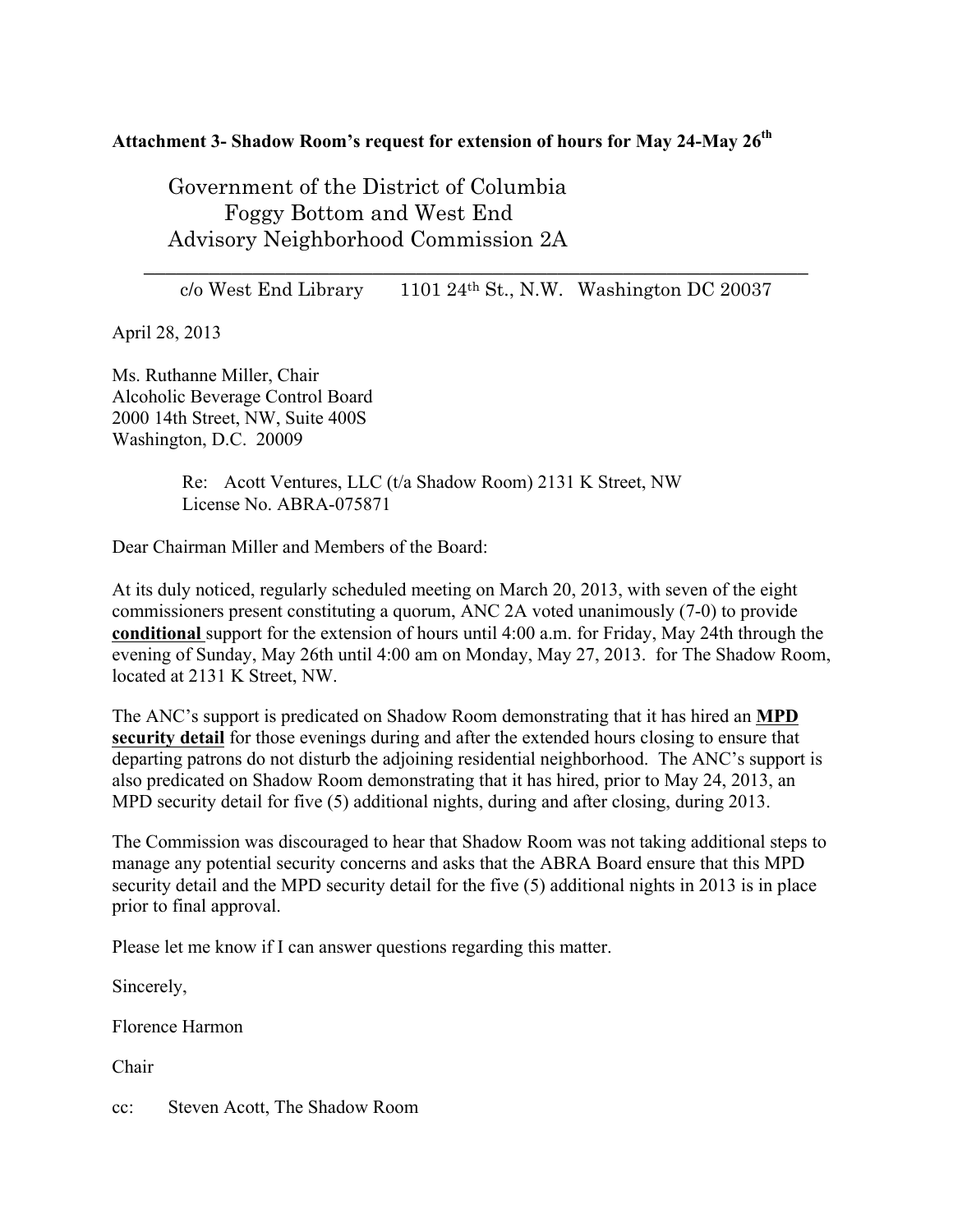# **Attachment 4 –Non-objection letter regarding a summer garden for Krung-Thep Washington, LLC.**

Government of the District of Columbia Foggy Bottom and West End Advisory Neighborhood Commission 2A

 $c/\sigma$  West End Library 1101 24<sup>th</sup> St., N.W. Washington DC 20037

\_\_\_\_\_\_\_\_\_\_\_\_\_\_\_\_\_\_\_\_\_\_\_\_\_\_\_\_\_\_\_\_\_\_\_\_\_\_\_\_\_\_\_\_\_\_\_\_\_\_\_\_\_\_\_\_\_\_\_\_\_

Via email

May 3, 2013 Ruthanne Miller, Chairperson Alcoholic Beverage Control Board 2000 14th Street NW Washington, DC 20009

RE: ABC Application of Krung-Thep Washington, LLC New Retailer's Class C License No. ABRA-091608

Dear Chairperson Miller and Members of the ABC Board:

At a properly noticed ANC 2A regular meeting held March 20, 2013, with quorum present, the ANC adopted unanimously a resolution not objecting to the issuance of this license, conditioned on there being no amplified music in the summer garden. We noted no entertainment endorsement application for the summer garden to support amplified music in the summer garden.

ON BEHALF OF THE COMMISSION:

Sincerely,

Florence E. Harmon Chair

cc: Michael Fonseca and Steven O'Brien, attorneys for Krung-Thep Washington, LLC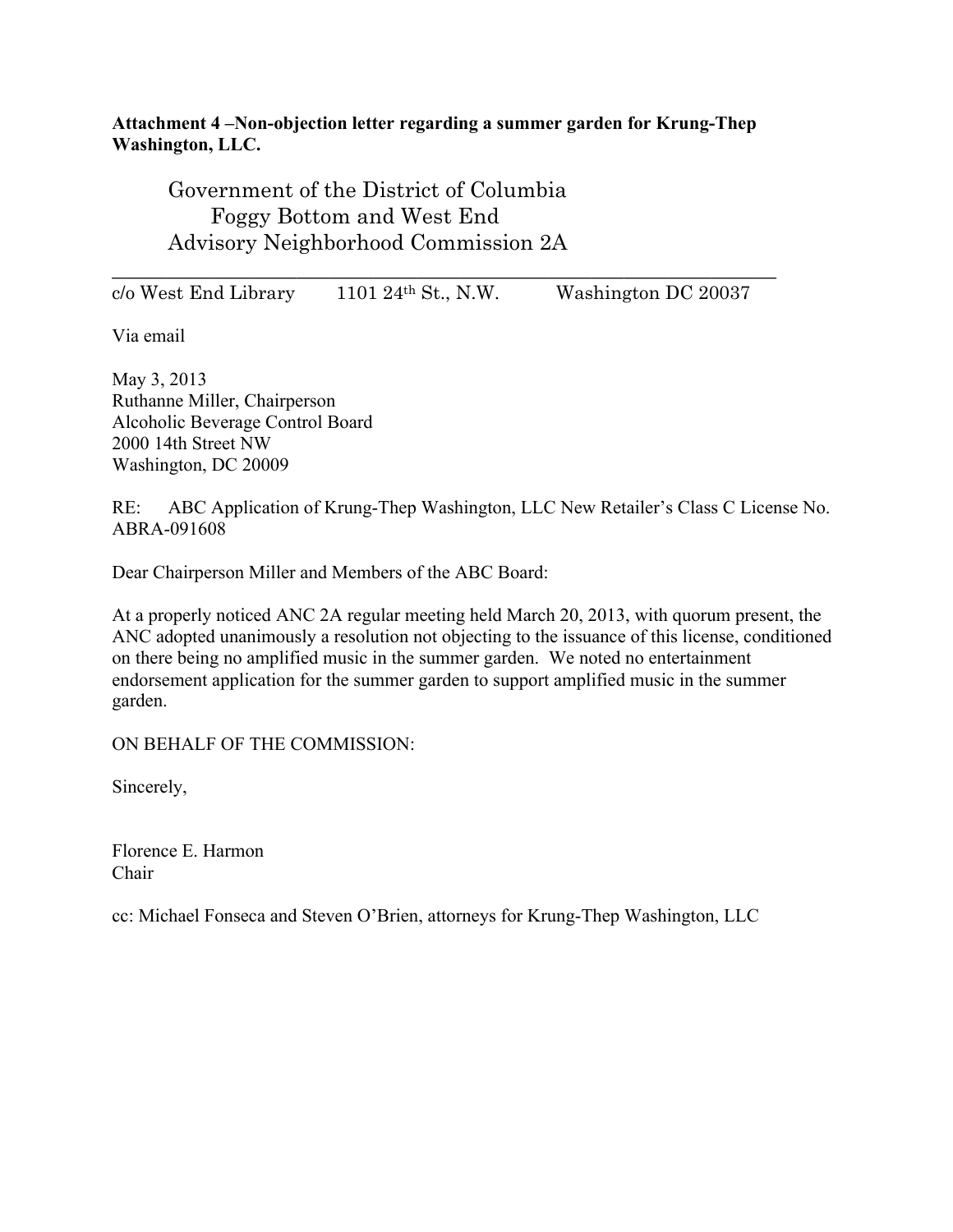### **Attachment 5 - BZA extension of 24/7 operation of 7-11 located at 912 New Hampshire Avenue, for the next four years.**

\_\_\_\_\_\_\_\_\_\_\_\_\_\_\_\_\_\_\_\_\_\_\_\_\_\_\_\_\_\_\_\_\_\_\_\_\_\_\_\_\_\_\_\_\_\_\_\_\_\_\_\_\_\_\_\_\_\_\_\_\_

Government of the District of Columbia Foggy Bottom and West End Advisory Neighborhood Commission 2A

c/o West End Library 1101 24th St., N.W. Washington DC 20037

April 7, 2013

### **VIA HAND-DELIVERY**

Lloyd J. Jordan, Esquire Chairperson D.C. Board of Zoning Adjustment 441 4th Street, N.W. Suite 210 South Washington, DC 20001

> **Re: Request for Modification of BZA Order No. 18319 912 New Hampshire Avenue, N.W. (Square 18, Lot 122)**

Dear Chairperson Jordan and Members of the Board:

At its duly noticed, regular monthly meeting on March 20, 2013, with all eight Commissioners constituting a quorum, ANC 2A voted unanimously (7-0-0) on the following resolution:

WHEREAS, BZA Order No. 18319, dated March 6, 2012 approved continued operation of the 7- Eleven grocery store for five (5) years (until March 2017) subject to the enumerated conditions, including a one-year trial period for 24-hour operations daily;

WHEREAS, the grocery store has operated at this location since 1982, subject to five BZA approvals;

WHEREAS, the Applicant has completed the one-year trial period and filed a Request to Modify BZA Order No. 18319 to allow 24-hour operations daily for four (4) additional years to expire in March 2017 at the same time as the current five year approval;

WHEREAS, the Commission has not received any complaints about objectionable conditions related to 24-hour operations during the just completed one year trial period;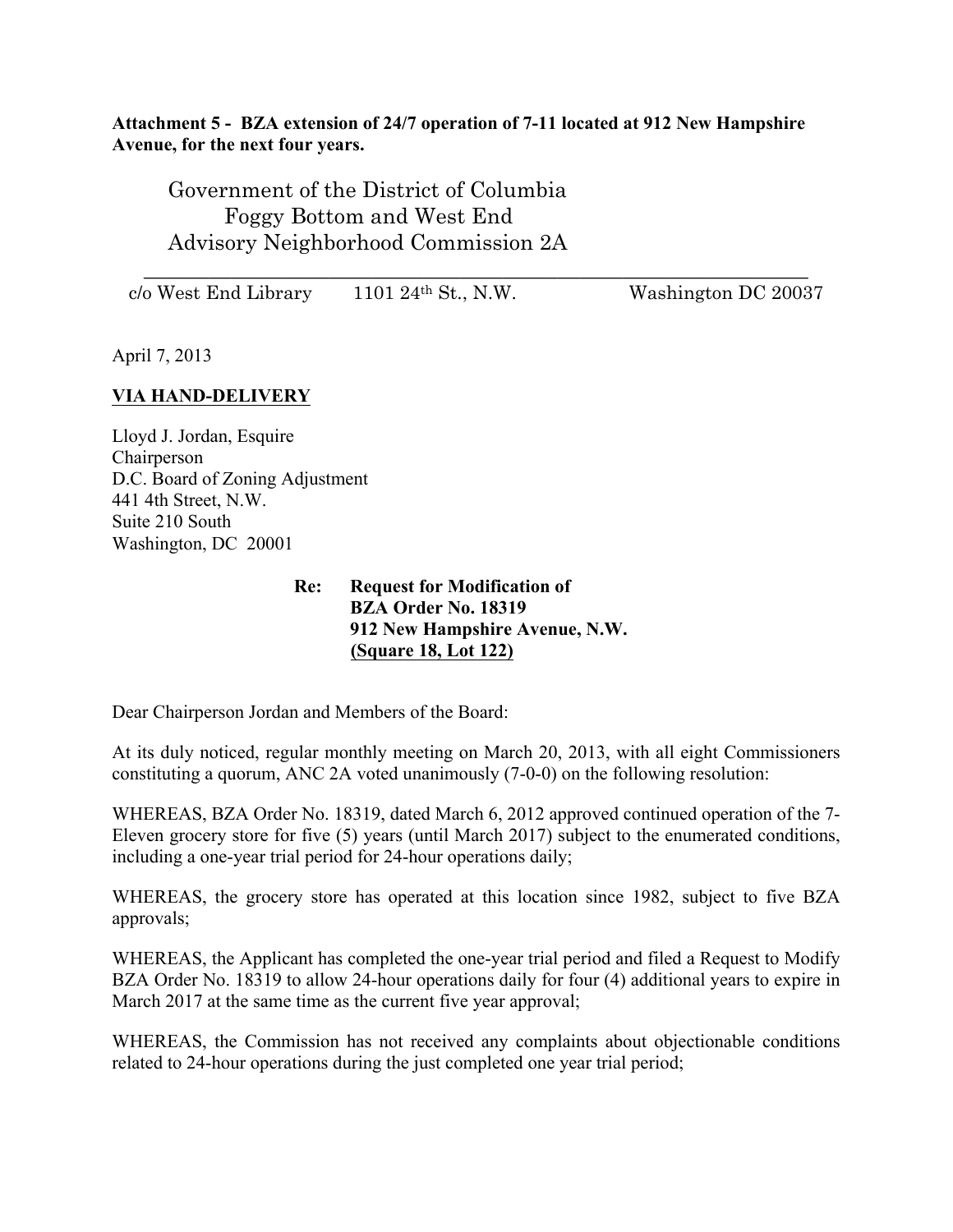WHEREAS, several Commissioners and neighbors of the grocery store praised the long-standing operations by Mr. Sam Motamedi and his family, the franchisee/operator, and did not object to continued 24-hour operations until March 2017;

NOW THEREFORE BE IT RESOLVED THAT ANC 2A supports the Request to Modify BZA Order No. 18319 to authorize 24-hour daily operation of the grocery store for four years until the expiration of the BZA's current approval in March 2017, subject to all the current conditions.

On behalf of the Commissioners.

Respectfully submitted,

Florence Harmon Chair

cc: Commissioner L. Asher Corson, 2A-01 Mr. Stephen Mordfin, Office of Planning John Patrick Brown, Jr., Esq.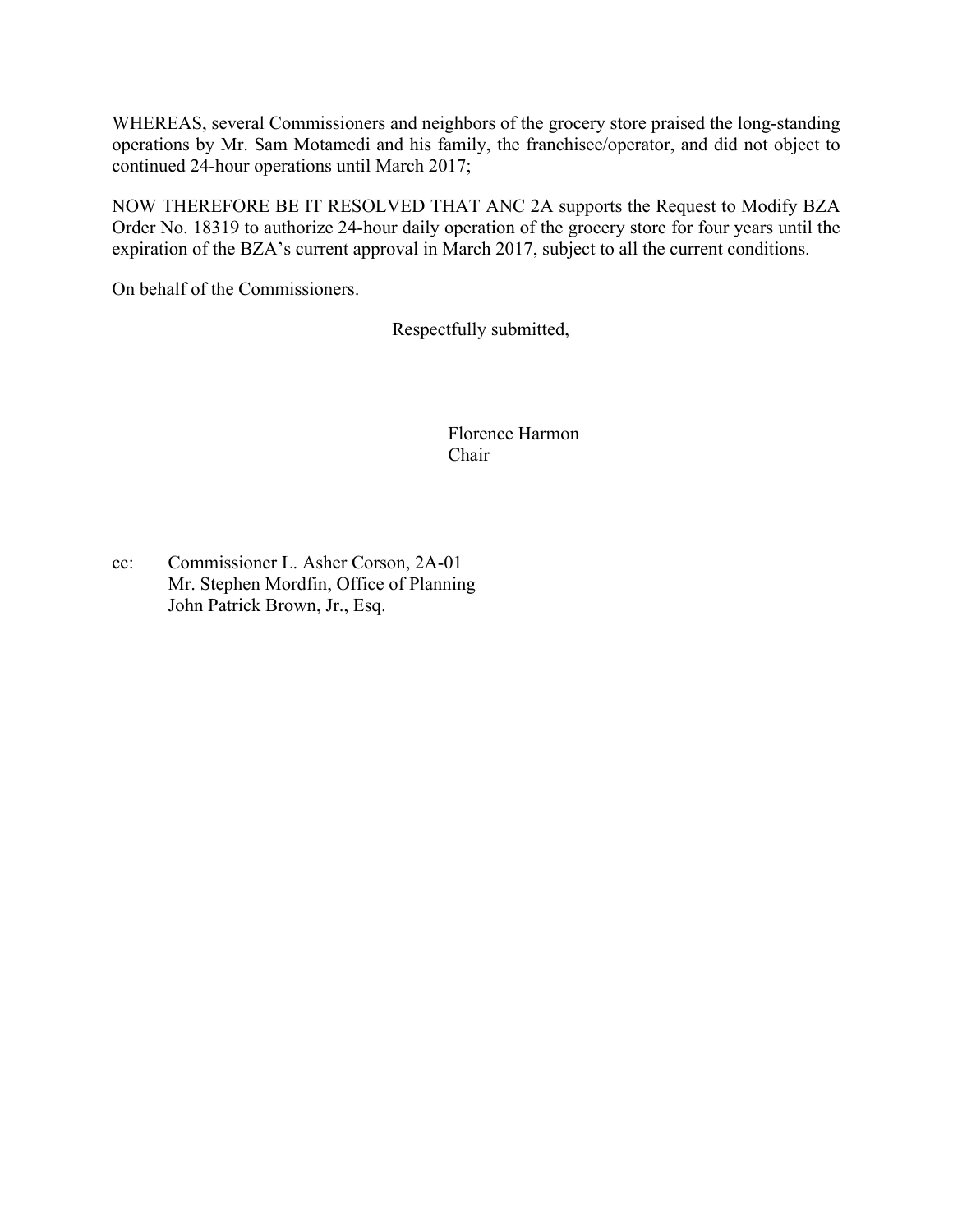**Attachment 6 – Extension of 3rd PUD for Renaissance Hotel (Zoning Commission Case No. 06-29)**

# Government of the District of Columbia Foggy Bottom and West End Advisory Neighborhood Commission 2A

 $c/\text{o West End Library}$  1101 24<sup>th</sup> St., N.W. Washington DC 20037

\_\_\_\_\_\_\_\_\_\_\_\_\_\_\_\_\_\_\_\_\_\_\_\_\_\_\_\_\_\_\_\_\_\_\_\_\_\_\_\_\_\_\_\_\_\_\_\_\_\_\_\_\_\_\_\_\_\_\_\_\_

March 20, 2013

Anthony Hood Chairman, DC Zoning Commission 441 4<sup>th</sup> Street, NW Washington, DC 20001

Re: ZC Case No 06-29c, 1143 New Hampshire Avenue, NW

Dear Chairman Hood and Members of the Commission:

At a duly noticed meeting on March 20, 2013 with 7 of 8 commissioners present, the Foggy Bottom & West End Advisory Neighborhood Commission (ANC 2A) voted 7-0 to **support** the extension of the PUD for the Renaissance Hotel for a third time. In notifying you of this resolution, we ask you to consider the following:

**30-Day Deadline for Party Response**: The ANC received notification of the requested extension on Tuesday, February 19, 2013, resulting in a 30-day deadline of Tuesday, March, 19 which is one day prior to the ANC's regularly scheduled meeting of Wednesday, March 20. The ANC requests that the Zoning Commission allow its comments to be included in the record given the issue with timing related to this extension.

**Unprecedented Impact of the Economy:** As the Commission is aware, while a request for a third extension may be unusual, even more unprecedented was the financial meltdown that began in 2008 and which has stalled many development projects for extended time periods. Only recently have such projects begun to be able to access the required capital for completion.

**Good Faith Efforts by the Applicant:** The applicant has indicated its desire to file for building permits within the next 6 to 12 months. To demonstrate this commitment, it has agreed to put forward a percentage of the amenity funds that are required related to the project, as a condition of the PUD extension. The ANC believes this bodes well for the project moving forward in the near term.

We respectfully ask the Zoning Commission to support the applicant's extension request.

On behalf of the Commission,

Florence Harmon Chair cc: Carolyn Brown, Holland & Knight, Counsel for the Applicant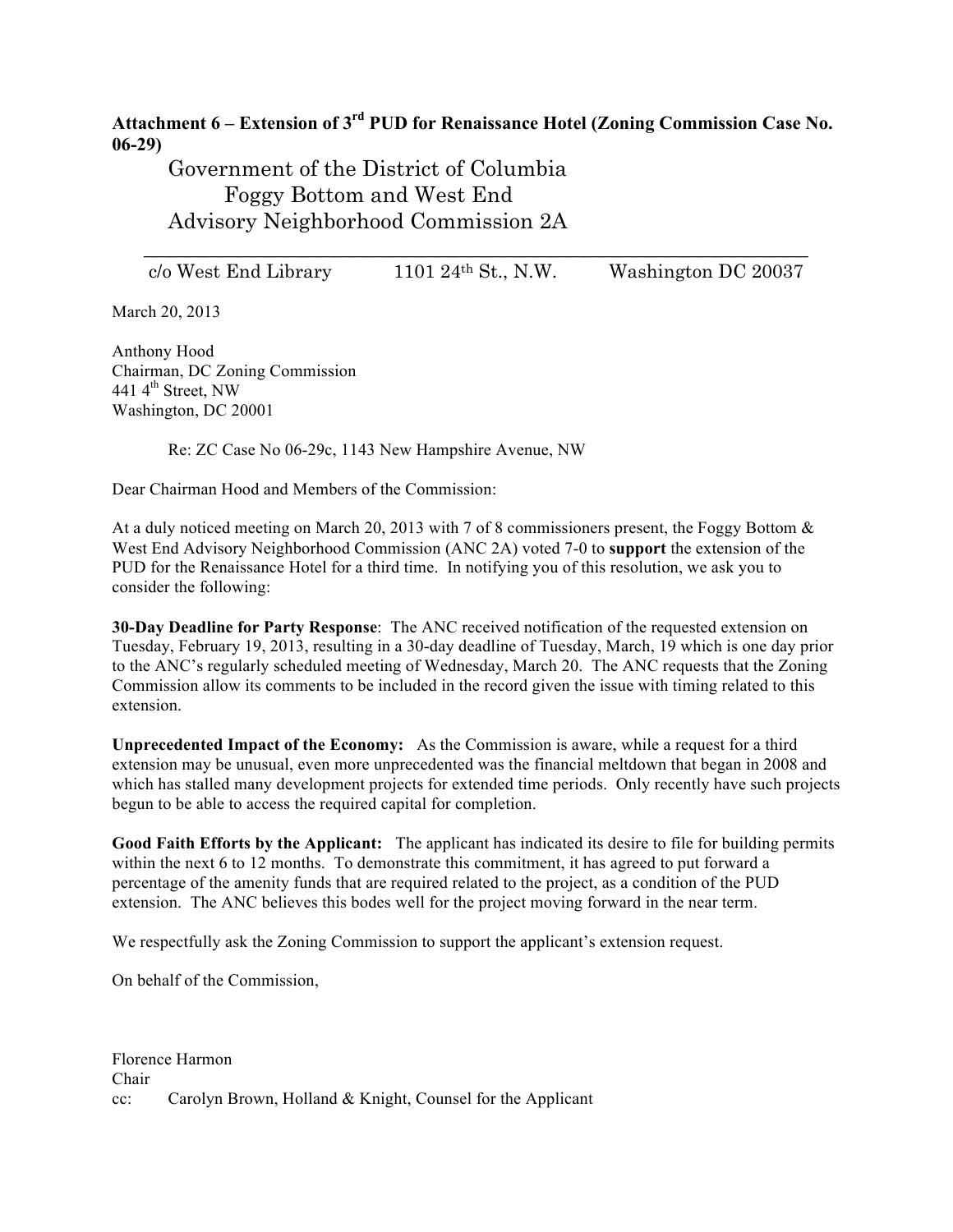# **Attachment 7 – Public Space Application DDOT Tracking #77979 (2301 L Street NW Square 37) (Lay-Bys for EastBanc Project)**

Government of the District of Columbia Foggy Bottom and West End Advisory Neighborhood Commission 2A

| c/o West End Library | 1101 $24^{th}$ St., N.W. | Washington DC 20037 |
|----------------------|--------------------------|---------------------|

March 20, 2013

Via Email matthew.marcou@dc.gov

Matthew Marcou Chair, Public Space Committee District Department of Transportation 55 M Street, SE,  $6<sup>th</sup>$  Floor Washington, DC 20003

Re: Public Space Application DDOT Tracking #77979 (2301 L Street NW Square 37)

Dear Mr. Marcou:

At a duly noticed meeting on March 20, 2013, with 7 of 8 commissioners present, the Foggy Bottom & West End Advisory Neighborhood Commission (ANC 2A) voted unanimously (7-0) to recommend that the Public Space Committee approve the lay-by and the streetscape plan proposed for the West End Library redevelopment project located on 23<sup>rd</sup> between L and M Streets, NW.

ANC 2A strongly urges the approval of the lay-by. It was a critical factor in ANC 2A's approval and support of the project through the Planned Unit Development (PUD) process. This is reflected in the executed Memorandum of Understanding (MOU) entered into between ANC 2A and the developer (a copy is attached).

Importantly, ANC 2A reviewed plans for the PUD at three duly noticed, public meetings in 2011. The community was quite strong in its request that a lay-by be constructed as part of the project in order to move loading of passengers and small deliveries out of the travel lanes on 23<sup>rd</sup> Street. This is important because  $23<sup>rd</sup>$  Street is a one-way street southbound and a major commuter route with heavy peak volume for those travelling to Virginia and Maryland from downtown by way of Memorial Bridge and the Whitehurst Freeway. Additionally,  $23^{rd}$  Street is the primary route for DC Fire Engine Company No. 1 located at the corner of 23<sup>rd</sup> and L Streets.

The Public Space Committee's approval of the proposed streetscape is also important to ANC 2A. ANC 2A recommended EastBanc and TEN Arquitectos as the development team for this project because of the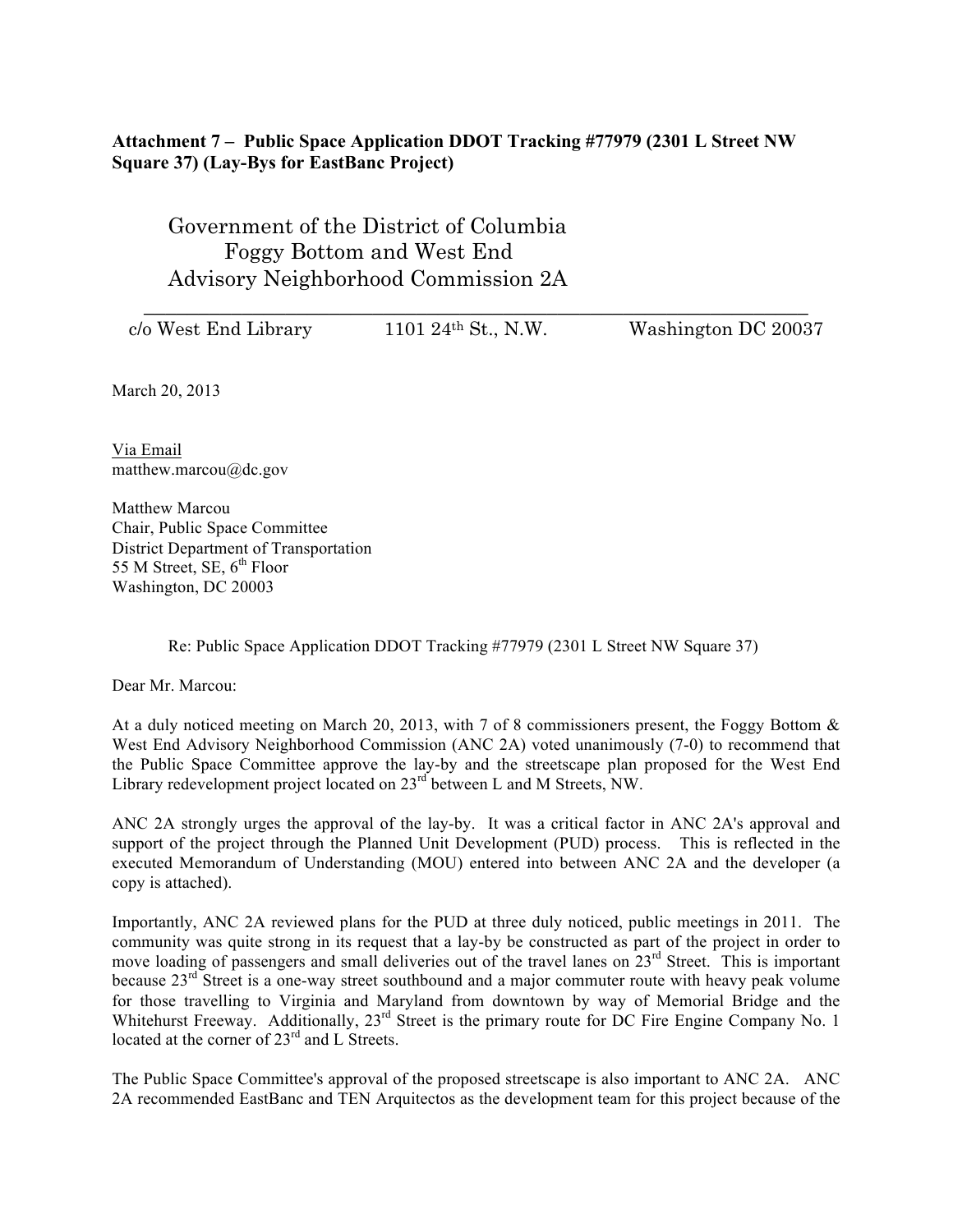iconic plan for the site, including the uniqueness of the streetscape design. We feel that the streetscape as designed is important to identify the West End Library, which deserves a more unique setting given it is the center of our community.

ANC 2A is pleased to submit this letter of support on behalf of EastBanc's Public Space Committee application. Commissioner Rebecca Coder, the Single Member District Representative for the subject property, is authorized to represent ANC 2A on this matter before DDOT and the Public Space Committee.

Again, the Commission respectfully requests that the Public Space Committee give ANC 2A's recommendation great weight and support the critical lay-by and the streetscape elements of the project.

ON BEHALF OF THE COMMISSION,

Florence Harmon Chair

cc: Benjamin Sonnet, EastBanc Chief Faust, DC Fire and Emergency Management Services Councilmember Jack Evans, Ward 2 Commissioner Rebecca Coder, 2A-02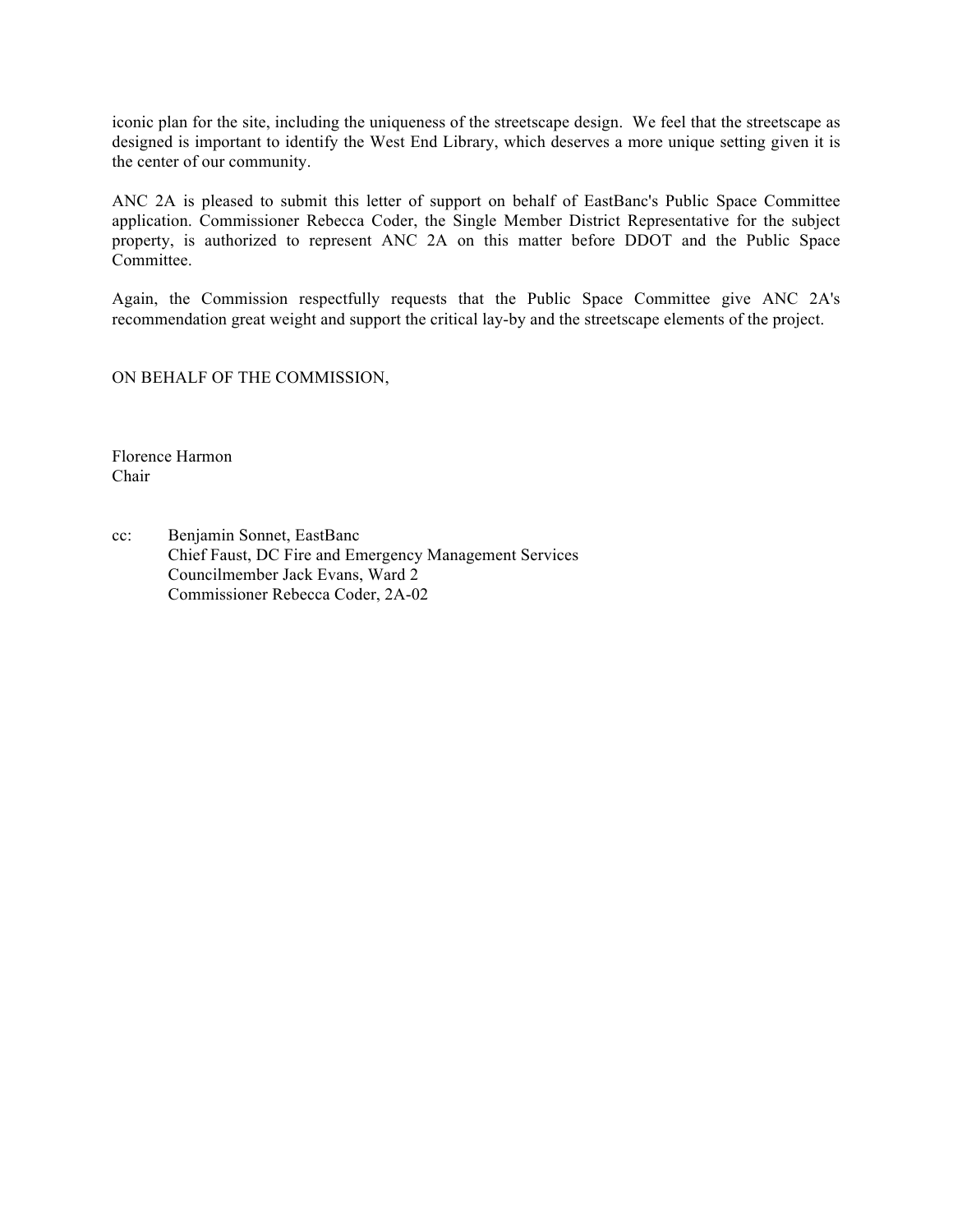#### **Attachment 8 - Francis Stevens Resolution and School Without Walls Collaboration**

Government of the District of Columbia Foggy Bottom and West End Advisory Neighborhood Commission 2A



c/o West End Library 1101 24th St., N.W. Washington DC 20037

Via email

May 11, 2013

The Honorable Vincent Gray, Mayor District of Columbia 1350 Pennsylvania Avenue, NW Suite 316 Washington, DC 20004

Chancellor Kaya Henderson District of Columbia Public Schools 1200 First Street, NE Washington, DC 20002

Re: Francis Stevens & School Without Walls

At its regular meeting on March 20, 2013 the Foggy Bottom/West End Advisory Neighborhood Commission ("ANC 2A" or "Commission") considered the above-referenced matter. With seven of the eight Commissioners present, a quorum at a duly-noticed public meeting, the Commission approved the following motion by a vote of (7-0).

ANC 2A reaffirms its support for the DCPS plan to merge School Without Walls with Francis Stevens Educational Campus ("FSEC") to create School Without Walls at FSEC, to maintain a public education option for parents in the West End and Foggy Bottom neighborhoods.

ANC 2A encourages the parents at FSEC and School Without Walls to collaborate on the merger.

ON BEHALF OF THE COMMISSION:

Sincerely,

Florence Harmon, Chair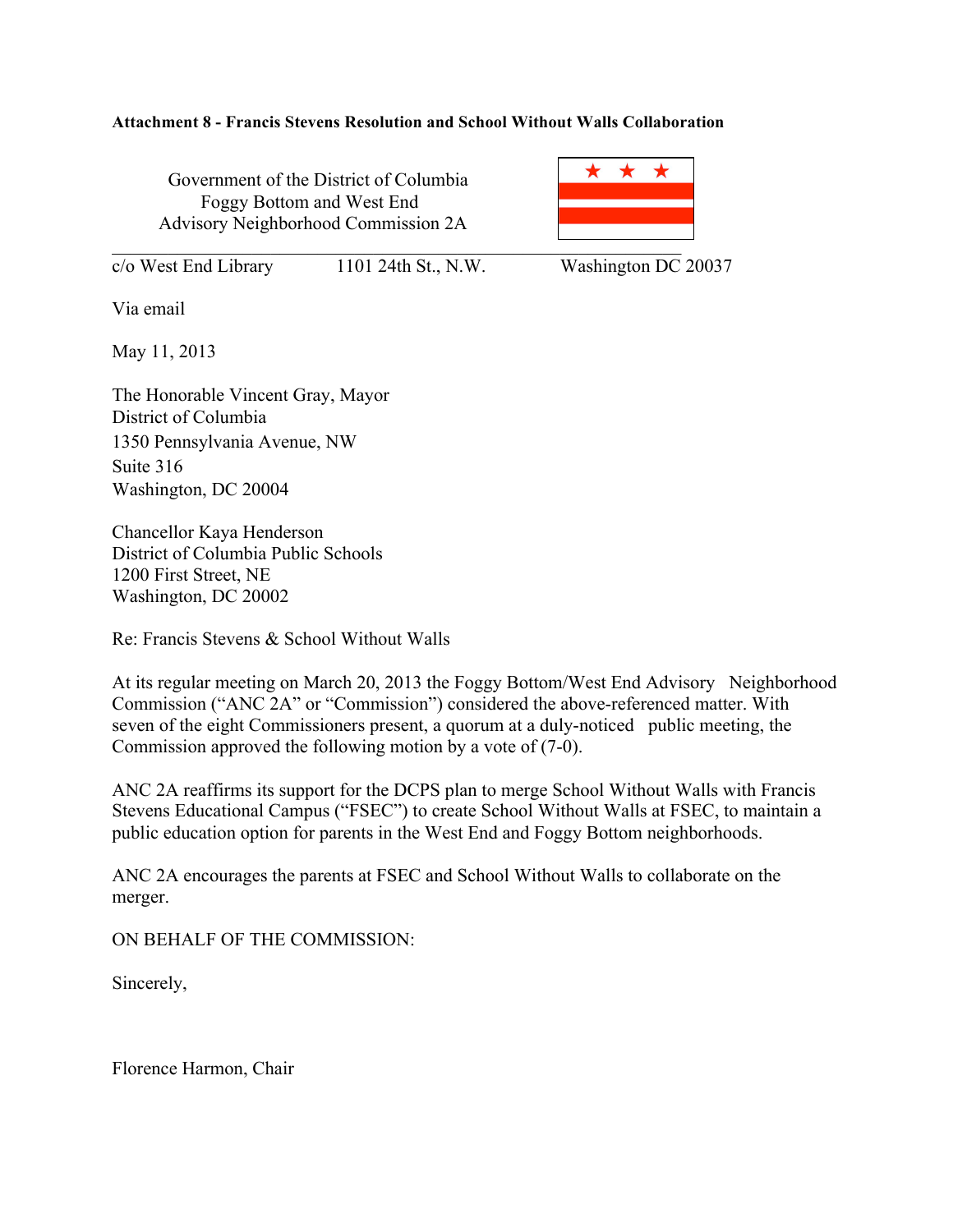### **Attachment 9 –Nike Half Marathon**

Government of the District of Columbia Foggy Bottom and West End Advisory Neighborhood Commission 2A



 $c$ /o West End Library 1101 24<sup>th</sup> St., N.W. Washington DC 20037

May 11, 2013

Lee Granados | 202.549.6948 Community Outreach for Pacers lee@runpacers.com

# RE: Nike Women's Marathon Half - April 28, 2013

Dear Lee:

At its duly notice, regularly scheduled meeting on March 20, 2013, with seven of the eight commissioners present, constituting a quorum, Advisory Neighborhood Commission (ANC) 2A reviewed the request for a letter of non-objection regarding the Nike Women's Marathon Half on April 28, 2013. The ANC voted 6-0-1 (Corson abstaining) to support the requested nonobjection.

Please let me know if I can answer any questions in the above-referenced matter.

ON BEHALF OF THE COMMISSION,

Respectfully submitted,

Florence Harmon Chair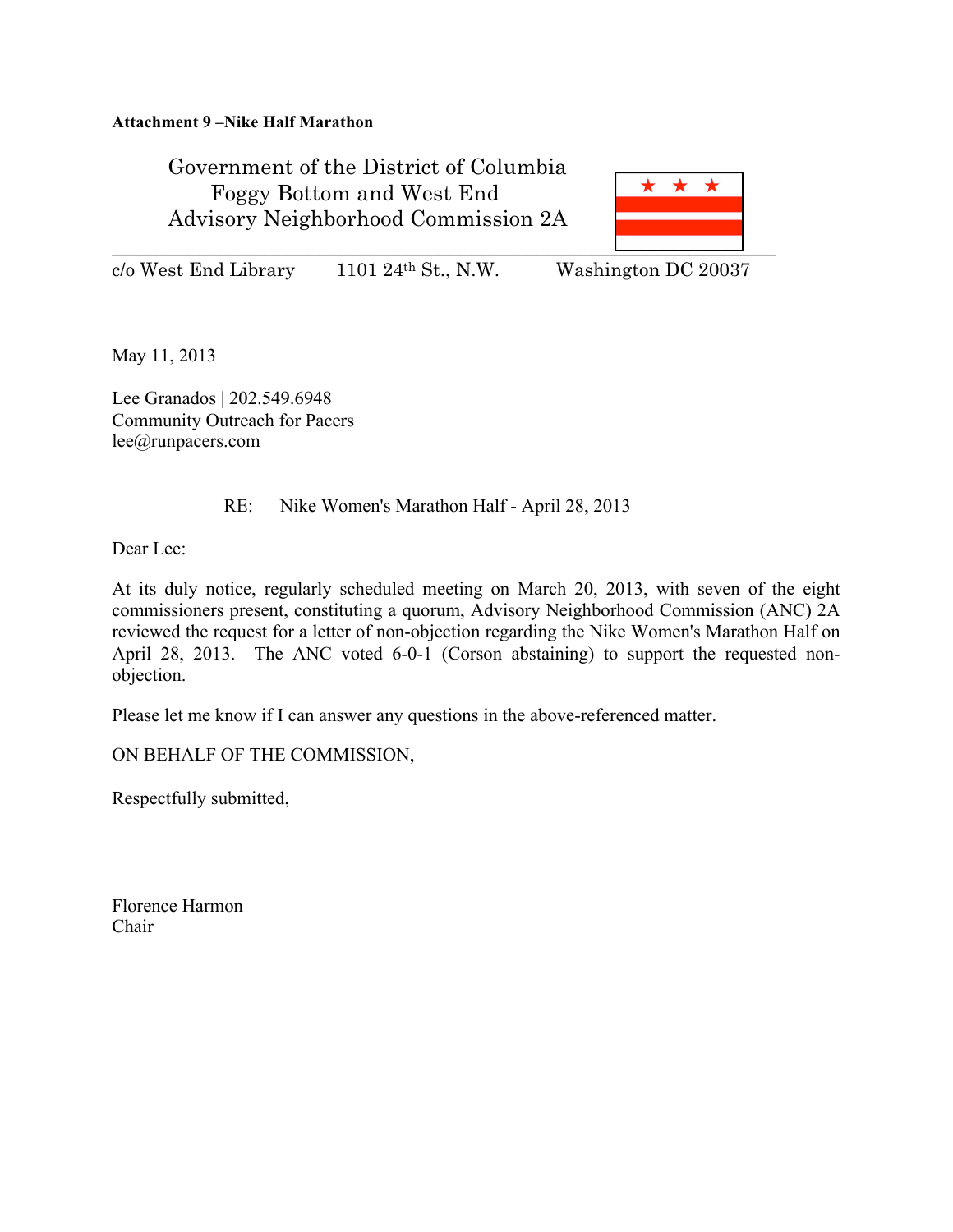### **Attachment 10 –Army Ten-Miler Race.**

Government of the District of Columbia Foggy Bottom and West End Advisory Neighborhood Commission 2A

c/o West End Library 1101 24th St., N.W. Washington DC 20037

April 8, 2013

Mr. George Banker Army Ten-Miler  $11144^{th}$  Ave., SW Bldg 45 Washington, DC 20319

Re: 29th Army Ten-Miler, Sunday, October 20, 2013

Dear Mr. Banker:

At its regularly scheduled meeting on March 20, 2013, the Foggy Bottom and West End Advisory Neighborhood Commission (ANC) 2A, with a quorum of seven of the eight commissioners present at a duly-noticed public meeting, voted 7-0-0 to support the  $29<sup>th</sup>$  Army Ten-Miler. ANC 2A appreciates your working to minimize potential vehicle and pedestrian traffic disruption within our neighborhoods. The Commission wishes you much success with the race this year. Please let me know if you have any questions.

\_\_\_\_\_\_\_\_\_\_\_\_\_\_\_\_\_\_\_\_\_\_\_\_\_\_\_\_\_\_\_\_\_\_\_\_\_\_\_\_\_\_\_\_\_\_\_\_\_\_\_\_\_\_\_\_\_\_\_\_\_

Sincerely,

Florence Harmon Chair, ANC 2A